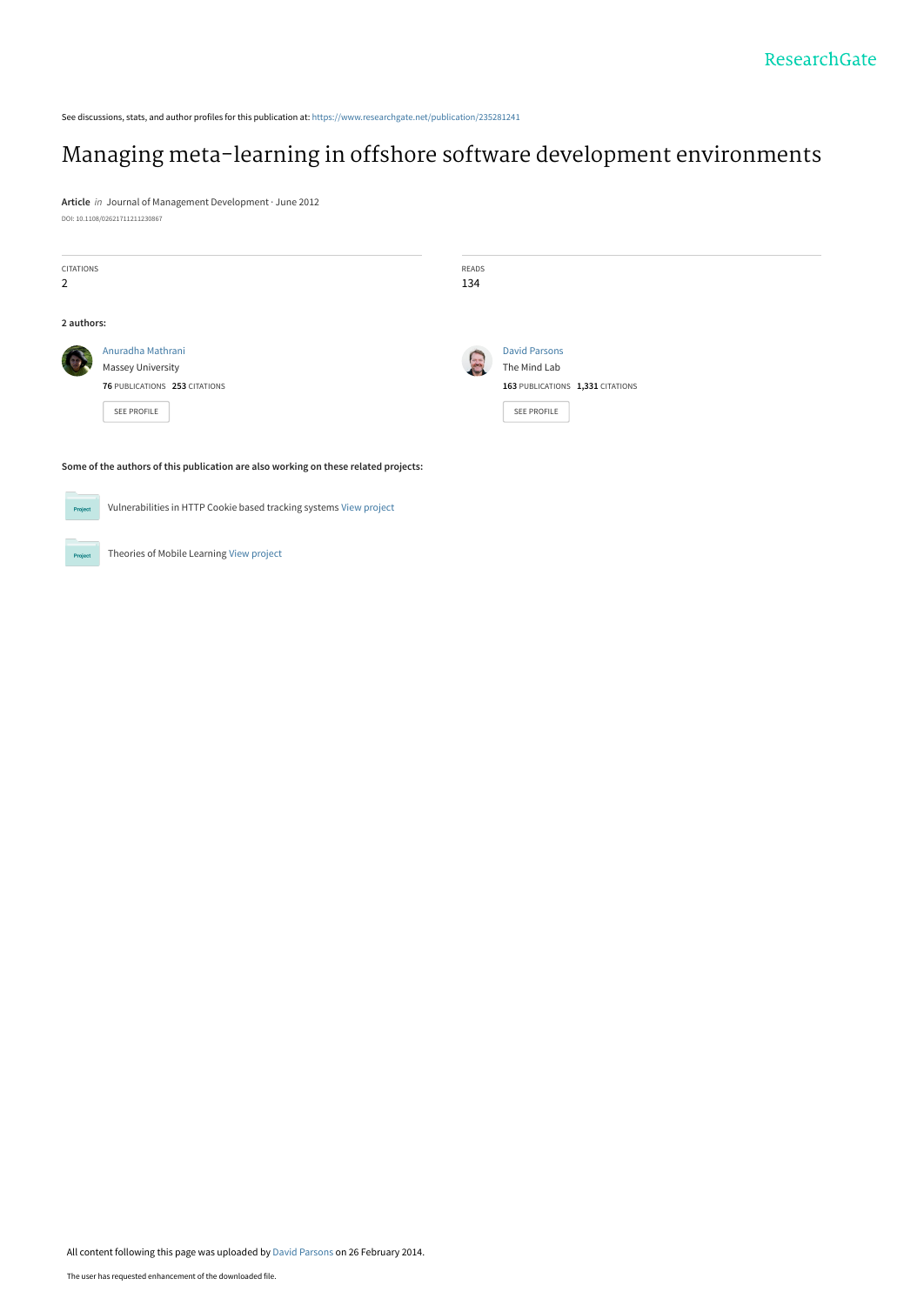



### **Journal of Management Development Emerald Article: Managing meta-learning in offshore software development environments**

Anuradha Mathrani, David Parsons

### **Article information:**

To cite this document: Anuradha Mathrani, David Parsons, (2012),"Managing meta-learning in offshore software development environments", Journal of Management Development, Vol. 31 Iss: 6 pp. 565 - 583

Permanent link to this document: http://dx.doi.org/10.1108/02621711211230867

Downloaded on: 31-05-2012

References: This document contains references to 53 other documents

To copy this document: permissions@emeraldinsight.com

Access to this document was granted through an Emerald subscription provided by MASSEY UNIVERSITY

## **For Authors:**

If you would like to write for this, or any other Emerald publication, then please use our Emerald for Authors service. Information about how to choose which publication to write for and submission guidelines are available for all. Additional help for authors is available for Emerald subscribers. Please visit www.emeraldinsight.com/authors for more information.

#### **About Emerald www.emeraldinsight.com**

With over forty years' experience, Emerald Group Publishing is a leading independent publisher of global research with impact in business, society, public policy and education. In total, Emerald publishes over 275 journals and more than 130 book series, as well as an extensive range of online products and services. Emerald is both COUNTER 3 and TRANSFER compliant. The organization is a partner of the Committee on Publication Ethics (COPE) and also works with Portico and the LOCKSS initiative for digital archive preservation.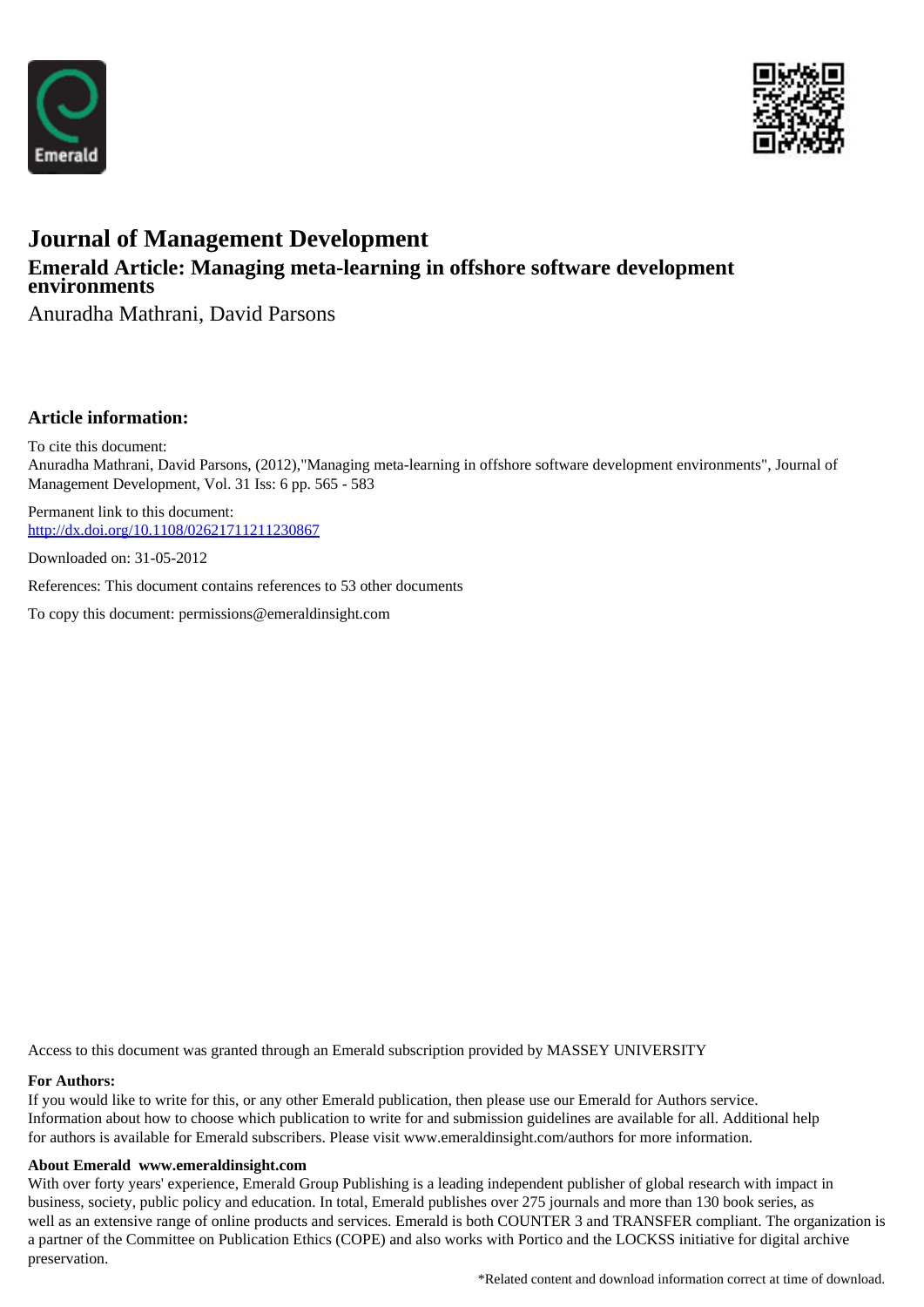

The current issue and full text archive of this journal is available at www.emeraldinsight.com/0262-1711.htm

# Managing meta-learning in offshore software development environments

Anuradha Mathrani and David Parsons Institute of Information and Mathematical Science, Massey University, Auckland, New Zealand

#### Abstract

Purpose – The purpose of this paper is to investigate the current glocal (global and local) environment to answer the following research questions: How does the glocal environment influence software exporting industries in India? How is the evolving "sticky" knowledge from individuals and teams assimilated into organizational knowledge repositories? What management practices have been learnt and applied for advancement of knowledge portfolios in the offshore software business market? **Design/methodology/approach** – An interpretivist research design is used to gain insights into organizational learning processes adopted by offshore software vendors for assimilating evolving knowledge into knowledge repositories.

Findings – This paper describes the influence of the current glocal environment on software exporting industries in India and presents a model for organizational learning to assimilate knowledge and build effective representations of emerging knowledge artifacts. The authors employ the concept of meta-learning (or "learning about learning") to analyze the recursive nature of organizational learning processes.

Practical Implications – The proposed model of meta-learning explains how software organizations build on individual and team competencies to build core competencies. The model helps us to understand how organizations advance their learning processes and upgrade their knowledge repositories.

Originality/value – The paper offers new perspectives on how organizations reflexively monitor their knowledge processes to advance their knowledge portfolios. It identifies adhocratic and bureaucratic management processes for assimilating the evolving "sticky" knowledge from individuals into organizational knowledge repositories. This paper contributes to the growing body of literature that emphasizes ongoing learning from individual to collective level in the knowledge industry sector.

Keywords India, Outsourcing, Computer software, Learning organizations, Knowledge management, Meta-learning, Glocal, Recursive learning, Team management, Artefact management, Knowledge repositories Paper type Research paper

#### 1. Introduction

Environmental conditions and industry characteristics largely shape a firm's strategies to develop patterns of learning and asset (tangible and intangible) accumulation, when they create products and services for disparate markets (Lei et al., 1996). The emerging dynamic markets in offshore outsourcing have introduced a society driven by interaction between global and local industries collaborating for products and services. These products and services are created for global clients, but in the local conditions of the vendor country. This has given rise to a new term, "glocalization," which refers to the balance between global standardization and local flexibility for re-defining Journal of Management Development strategies to build shared knowledge (Svensson, 2001). A related concept, termed "negotiated culture" (Walsham, 2002) identifies a learning attitude by client and vendor outsourcing organizations belonging to different cultures, in which both strive to

**Emerald** 

Vol. 31 No. 6, 2012 pp. 565-583  $\odot$  Emerald Group Publishing Limited 0262-1711 DOI 10.1108/02621711211230867

Managing meta-learning

565

Received January 2010 Accepted November 2010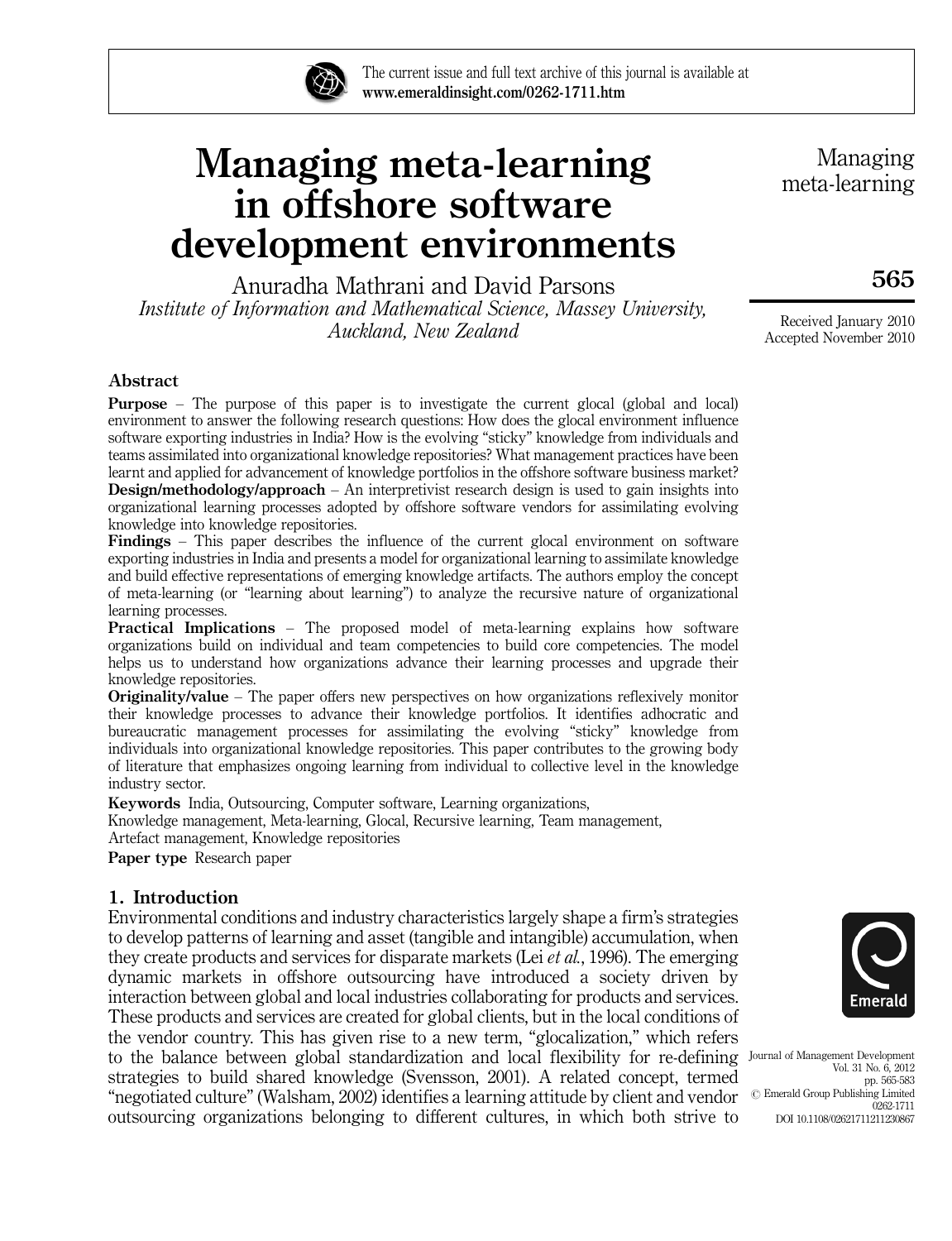improve their understanding of each other. In this manner, organizational learning takes place, new opportunities are identified and new skills learnt. For instance, knowledge of clients can help vendors spot opportunities such as export of ancillary products and services bundled with existing product exports (Ghemawat and Hout, 2008). To translate organizational learning into core competencies, firms must continually invest in learning efforts to upgrade firm-specific resources and skills (Lei et al., 1996).

The term "meta-learning" (or "learning about learning") has been used to describe the evolving and recursive nature of organizational learning. Meta-learning involves double-loop learning by taking low-level learning established within normal routines to higher levels aimed at creating new insights, heuristics and collective knowledge consciousness (Lei et al., 1996). Meta-learning has been described in another study as a "nonlinear dynamical model" to bring new thinking and learning into organizations (Losada, 1999, p. 179). Losada has characterized meta-learning as a function of the organizational environment, comprising advocacy, inquiry, creativity and connectivity. Meta-learning advocates a positive learning environment by encouraging organizations to have an inquiring attitude, create firm-specific assets and connect them with the organization's knowledge base. A proper balance between advocacy (governance) and inquiry (learning attitude) allows organizations to meta-learn when they "acknowledge their internal strengths and weaknesses, so that they can match opportunities in the external business environment" (Losada, 1999, p. 190).

Nonaka and vonKrogh (2009, p. 637) reiterate that knowledge creation depends upon "how organizations foster creativity, create opportunities, change and enable innovation." The knowledge consists of tacit and explicit elements, which interact over a knowledge continuum comprised of four processes: socialization, externalization, combination and internalization (referred to as the SECI model) (Nonaka and Takeuchi, 1995). This interaction of tacit and explicit knowledge elements leads to new learning. Individual subjective experiences or "sticky" knowledge is first articulated (socialization), then moved into concepts (externalization) that are combined with existing information (combination) and finally result in new knowledge assets (internalization) that are shared with wider groups and teams. In this manner, individual skills (e.g. ideas, concepts, experiences) are accumulated and converted into firm-specific assets (e.g. component libraries, document templates, checklists) to upgrade core competencies and be assimilated into organizational knowledge repositories.

This study empirically investigates the concept of meta-learning and knowledge creation in the current outsourcing software development environment. Continuous learning provides the basis for a sustainable competitive advantage, and knowledgebased organizations know this. In particular, for knowledge-intensive firms, learning at organizational and individual level is of prime importance (Voberda et al., 2010) to enable them to build knowledge portfolios which provide them with a basis for a sustainable competitive advantage. However, in offshore outsourcing environments, such as software development, different technical, social and cultural experiences add complexity to learning processes (Sahay *et al.*, 2003). This complexity can be traced to two attributes of knowledge; its fragmentation and its "stickiness" (i.e. how tacit knowledge is held in the minds of individuals) (Tiwana, 2003). Organizational learning evolves as "sticky" knowledge from individuals (software engineers) is first extracted and captured into intermediate product deliverables. Evolving knowledge leads to definition of new assets and best practices, which are added to existing knowledge repositories for re-use in other offshore projects by different groups (teams). What

566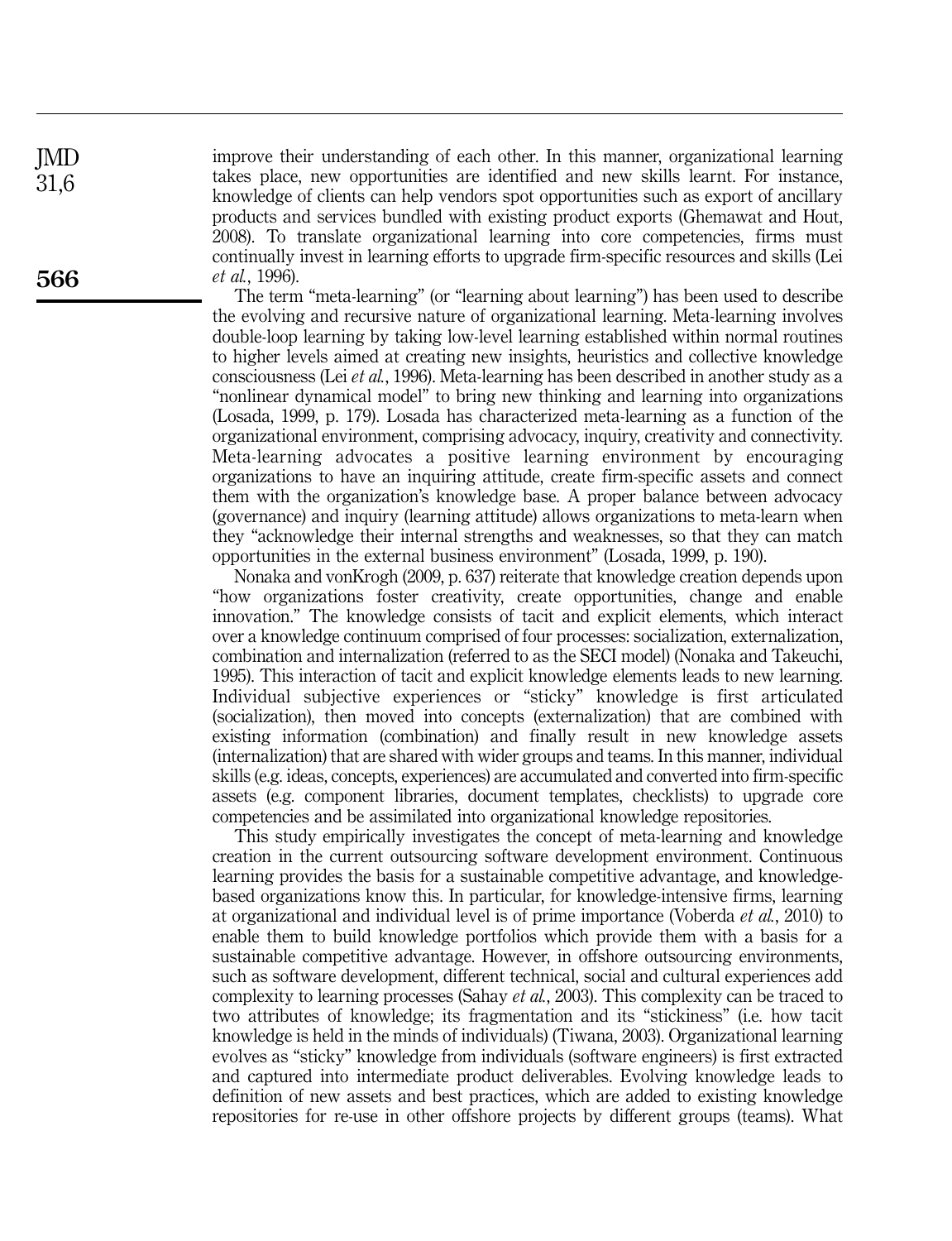holds best for today may not be the best for tomorrow, and organizations have to review current practice to re-define best practices as they move up the learning curve and mature with experience (Rottman and Lacity, 2004).

Members of organizational communities use many socially recognized types of communicative actions (or genres) in their everyday interaction to communicate with each other (Yates et al., 1999). The meanings of these actions (e.g. specialized vocabulary, informal language, observable actions) are recognized only by members within that community. They represent institutionalized norms within organizations, which shape the characteristics of ongoing social interactions as members routinely enact these actions for particular purposes (Yates *et al.*, 1999). Within the linguistic genres encountered during the conduct of this study, communicative terms included "artifact" for tangible assets, "adhocratic" to signify opposite of bureaucratic, "poke" for ask, "file transfer protocol" (FTP) for transferring information in one package, and "sitting on the bench" to imply a person is currently not involved in any project. Such genres serve as an institutionalized template to reflect common knowledge, expectations and norms within members of that community (Yates *et al.*, 1999).

The purpose of this study is to examine how organizations meta-learn to build organizational knowledge repositories and upgrade core competencies. An empirical investigation of six software vendors based in India was undertaken to understand learning efforts used by practitioners in the dynamic offshore outsourcing environment. Vendors' perspectives have been complemented with academic literature on offshore outsourcing and knowledge management to derive a comprehensive model illustrating the process of meta-learning. Because organizational learning is very much a social and real-life process, the genres (local vocabulary) used by the participants have been used extensively to extend the model.

Three research questions are posed:

- (1) How does the offshore environment influence software exporting industries in India?
- (2) How is the evolving "sticky" knowledge from individuals and teams assimilated into organizational knowledge repositories?
- (3) What management practices have been learnt and applied for advancement of knowledge portfolios in the offshore software business market?

Having set the focus of our study by posing the research questions, we begin with a synthesis of existing literature describing the changing global and local environments in the offshore outsourcing industry. Knowledge management theories are discussed to explain how organizational learning processes take place to build core competencies in emerging software development offshore markets. Next, the research design used to answer the questions is presented, followed by brief descriptions of six case study offshore vendor organizations. Next, the theoretical basis is complemented with empirical data obtained from the case studies to develop a comprehensive model for meta-learning. In our conclusion, we discuss the ways by which organizations metalearn from past experiences and build their knowledge portfolios. Finally, we present the limitations of the study and propose directions for future research.

#### 2. Theoretical background

Globalization has linked local markets situated in different time zones enabling a free flow of knowledge. This is especially relevant in the software industry, which since the

Managing meta-learning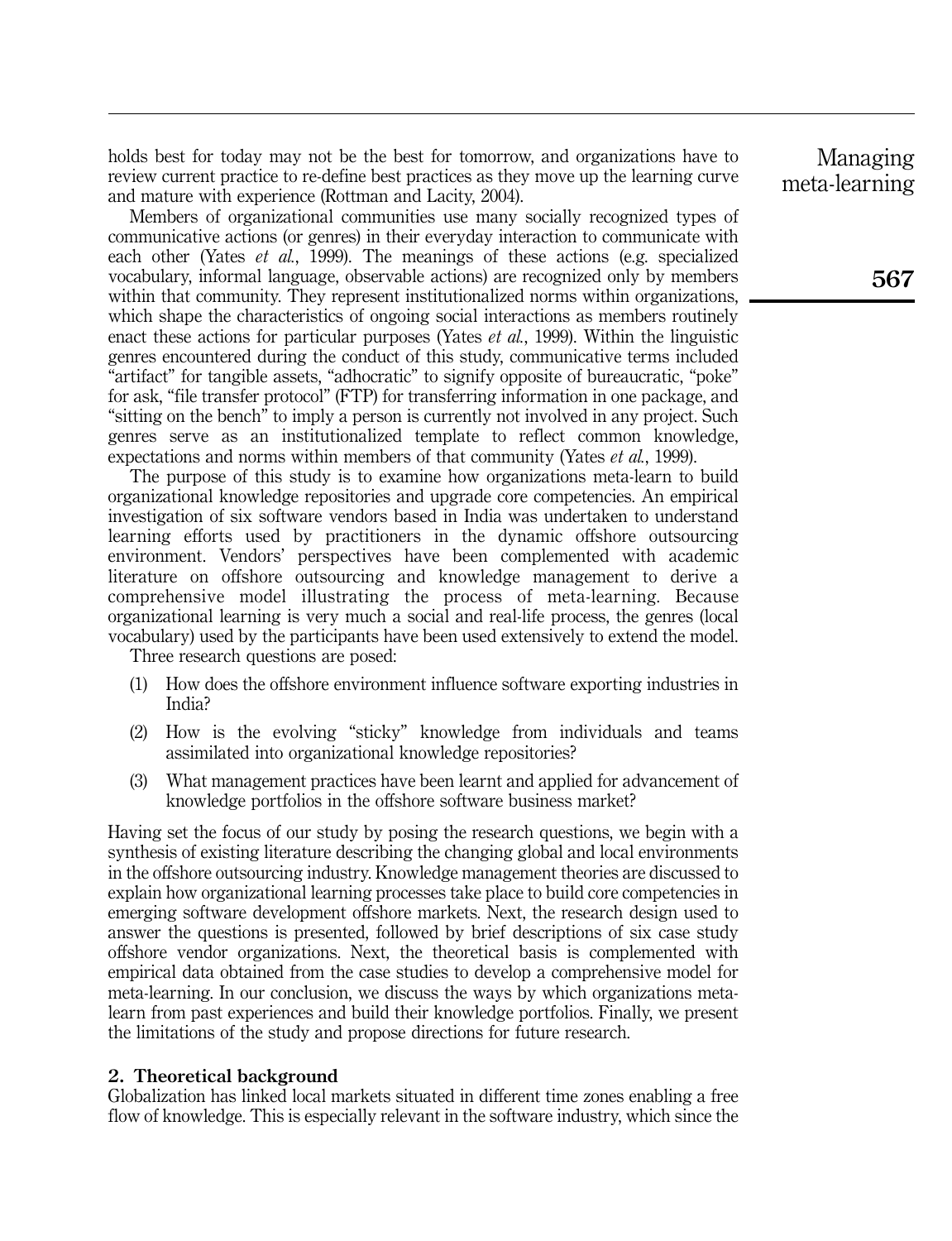late 1990s has witnessed major changes in software exporting nations (e.g. China, India), and Indian exporters presently lead the software offshore outsourcing marketplace (Ramasabbu et al., 2008). Offshore outsourcing has opened India's exports and software development represents approximately one-third of India's service exports (Eppinger and Chitkara, 2006). Further, having a national association or consortium helps to promote the nation's industry abroad; and National Association of Software and Service Companies (NASSCOM) has helped the branding (in the marketing sense) of the Indian software export industry (Carmel, 2003).

Multinational companies have deployed large financial resources in the knowledge sector (e.g. R&D) with the relaxation of Indian government policies on trade liberalization allowing direct foreign investments. In view of the demand for software services, export zones such as Software Technology Parks (STPs) have been created in which local businesses have set-up a pool of common resources. Having to export in competition with the rest of the world in new products, software designs and process technologies involving quality improvements, local businesses are adopting new business models (Dahlman, 2007). The local businesses in STPs offer services to each other for building products and services for global clients. These STPs are geared toward exporting their own products and, to take advantage of these benefits, many businesses have established their own STPs (RajKumar and Dawley, 1998). However, international norms relating to infrastructure requirements, protection of intellectual property and legal systems are still limited in many exporting nations (Dahlman, 2007).

In a distributed setting such as offshore software development, information and telecommunication technologies are used to bring together teams spread across geographical, organizational and/or temporal settings (Powell et al., 2004). Both local and global influences interact over ICTs, as the teams exchange "a significant amount of localized knowledge," which in turn is influenced by the global environment, such as software platforms or application tools used by offshore clients (Sahay *et al.*, 2003, p. 132). Software development is built upon a system of practices that is extracted from individuals and software teams as they go through iterative development cycles to combine evolving knowledge assets into project deliverables. Each development cycle has two types of knowledge: the explicit knowledge that can be laid out formally across teams and the tacit, less formal knowledge regarding local work practices of individuals, such as preferences in design and programming choices (Heeks *et al.*, 2001). With the progression of each cycle, team members inform each other about local work practices to generate new artifacts which are then reviewed by teams and integrated into knowledge portfolios. However, in a distributed workplace, the learner cannot watch the expert (Sahay et al., 2003), hence the process of conversion from tacit to explicit (and vice versa) and assimilation from individual to collective (and vice versa) is a challenging task. To develop effective representations of artifacts, organizational governance must recognize knowledge specialization among individuals and have beliefs about the team's capabilities and responsibilities (Kanawattanachai and Yoo, 2007). This creates learning between teams as they realize and utilize common artifacts leading to innovation and competence management (Bunderson and Boumgarden, 2010). Accordingly both teams and artifacts form important components in organizational learning process.

#### 2.1 Team component

Team management involves understanding social as well as technical influences, so that the "sticky" knowledge extracted from teams can be communicated across

JMD 31,6

568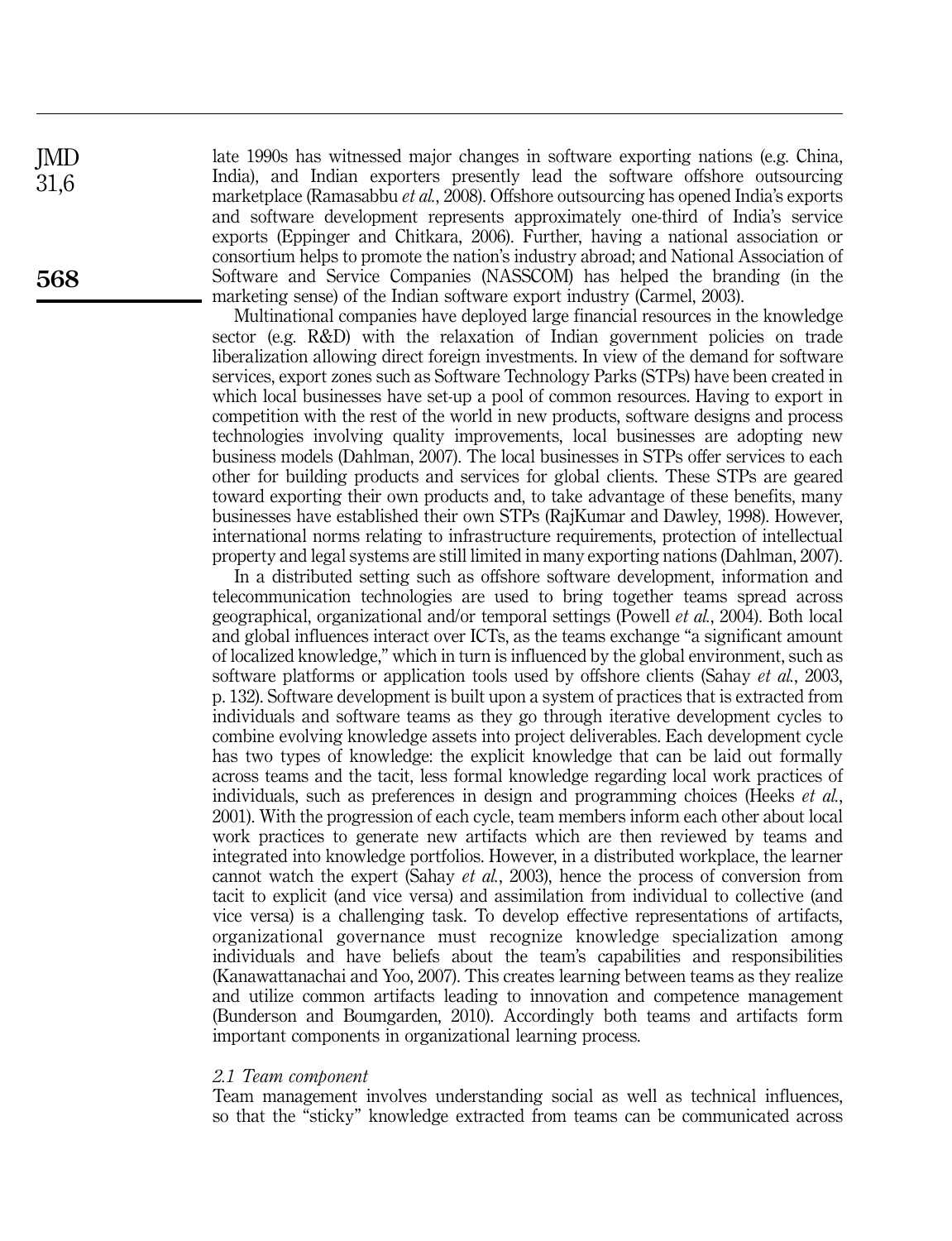organizational boundaries. There are two interacting forces in this component; bottomup (pull) activities within teams and top-down (push) policies from management.

The interdependent nature of software development work implies that team members use collective ways of organizing relevant knowledge, such as wikis and blogs, which are ideal for teams spread across different locations and time zones (Herman, 2003). As wiki inventor Ward Cunningham points out, blogs have brought out the story telling nature in all of us, and most of us have something to contribute, whether it is knowledge, insight, experience, a comment, a fact, an edit, a link or some other content (McAfee, 2006). Team members learn during the process of development and reflect upon that learning in their writings and discussions, thus, knowledge is pulled up via informal writing and discussion forums. Another pulling approach to capture knowledge is through regular project reviews to re-consider past and present best practices at the end of each project. The reflective nature of project reviews aids learning, as project experiences are shared and bottlenecks identified leading to re-definition of best practices. The knowledge accumulated through bottom-up activities is documented in top-down procedures such as standardized templates and checklists. The revised documents are then pushed down to the workforce through rules and policies. In this way, knowledge that had earlier been pulled up from the workforce is pushed back down. The continuous process of questioning and re-considering existing premises fosters organizational knowledge creation (Nonaka and Takeuchi, 1995) and illustrates team learning.

Pushing approaches identified in existing literature are through use of control measures to allocate tasks and objectives within the workforce. Different types of controls to obtain favorable results have been described, namely behavior-based, performance-based, schedule-based and collaborative clan-based (Gosain et al., 2005; Ouchi, 1978). To motivate team members to share their work habits and develop shared perceptions, management mandates certain kinds of behavior for nourishing a collaborative culture; applauds individual and team achievements by rewarding performances and encourages goal-based outcomes for conforming to quality and schedules. Other controls to integrate tasks and objectives across organizational units are coordination mechanisms, such as standards, plans, and formal or informal mutual adjustments (Sabherwal, 2003).

Another aspect of good management practice involves training staff on required technologies, and ensuring that an individual's professional status matches with their responsibility and workload. Good management implies being proactive rather than reactive. Proactive management will anticipate the possibility of losing staff before their "notice" is given, and will have practices in place to reduce the impact of staff turnover on project schedules. Practices such as training and mentoring staff so that the team is not overly reliant on any one person help reduce the impact of attrition (Cullen, 2002).

#### 2.2 Artifact component

Artifacts refer to the tangible elements used by organizations to measure and capitalize the knowledge acquired. From this perspective, organizations develop knowledgeintensive artifacts to exercise a proactive, strategic and technological watch by implementing competency management, such as knowledge preservation, return on experience, knowledge tracking for process improvement and core competencies management (Grundstein, 2002).

Having a planned formal methodology in place helps organizations to effectively manage their evolving knowledge artifacts (Mingus, 2001). Pushing practices such as

Managing meta-learning

569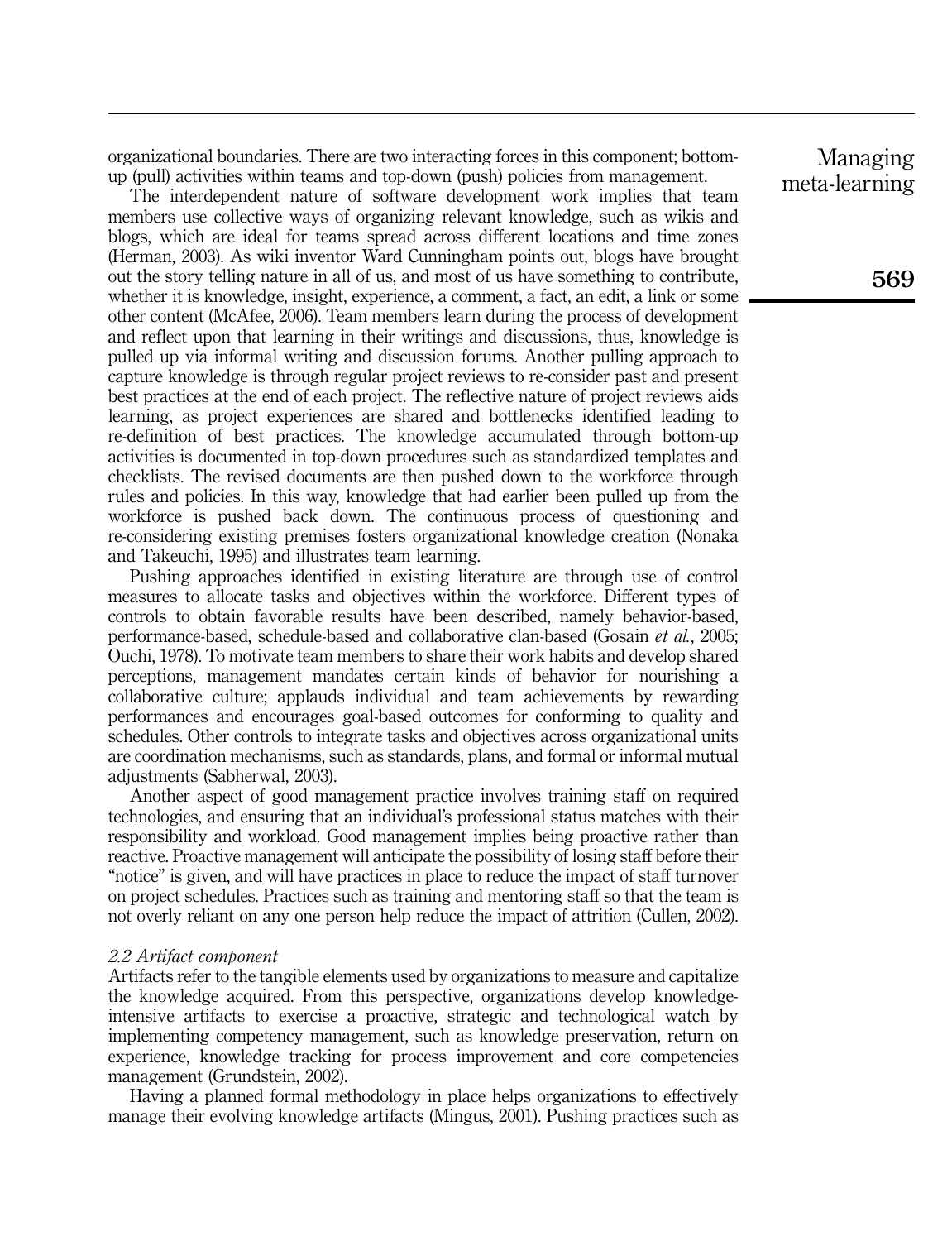project status meetings, incremental releases and configuration management to the workforce are key to improving quality and control processes for global software development projects (Agarwal et al., 2001; Heeks et al., 2001; Murray, 2002).

Documentation further helps in reflecting the currency of emerging artifacts within the development team (Herbsleb and Moitra, 2001), and by implication, poor documentation can cause issues in management of artifacts. Managing artifacts involves reviewing documentation by specialists, recording incidents and tracking their solutions, and establishing standards for backups and project designs. In this manner, individual learning held in a person's mind is pulled up and preserved in organizational knowledge repositories (libraries and databases) so that they can be pushed down and be absorbed by others in the organization (Baskerville and Dulipovici, 2006). Takeuchi and Nonaka (2002) identify conversion of explicit concepts from tacit knowledge (or externalization) as key to knowledge creation, among the four modes (socialization, externalization, internalization and combination).

Furthermore, use of tools and measurements helps organizations become more aware of their capabilities. Balanced scorecards are one commonly used tool to track progress of deliverables and evaluate organizational performance in quality, cost and timeliness (Kaplan and Norton, 2002). With measurements, organizations can accurately determine whether realistic estimates have been made on project schedules, what new changes have been made to project scope by clients or teams, what the team's satisfaction level is at various stages of development, whether any training programs are needed, and if appropriate project management tools are being used (Gane, 2001).

Measurement of organizational processes can also be done through the use of some process maturity model. The Capability Maturity Model (CMM) developed by the Software Engineering Institute is a popular model used by software industries (Adler et al., 2005; Ramasabbu et al., 2008). However, it is generally agreed that, along with process improvement, CMM brings bureaucracy and reduces autonomy, and this reduces motivation in the workforce (Conradi and Fugggetta, 2002; Crocca, 1992). Moreover, many organizations do not have such international accreditations and they have pushed other controls to evaluate their performances. Regardless of the method used, it is important for organizations to manage the project value chain and build tangible artifacts.

#### 3. Research design

The aim of this research is to explore real-life processes of organizational learning in the light of existing theories. Sahay *et al.* (2003, p. 36) suggest an interpretivist research design to understand the subjective nature of business practices used for offshore software development which requires a "shared understanding of each other's products, processes, and work practices." Klein and Myers (1999, p. 69) note that interpretive field studies involve sense making of events "through social constructions such as language, consciousness, shared meanings, documents, tools, and other artifacts." Observations and semi-structured interviews have been used during the conduct of this study, since interviews permit the development of a personal narrative (Cochran, 1990) to unfold stories addressing consciousness and shared meanings to particular work events. Observations complemented the interview data and took the form of sitting with team members during project meetings, picking up on non-verbal actions, and by examining related project documents and tools to understand the reality of organizational learning processes.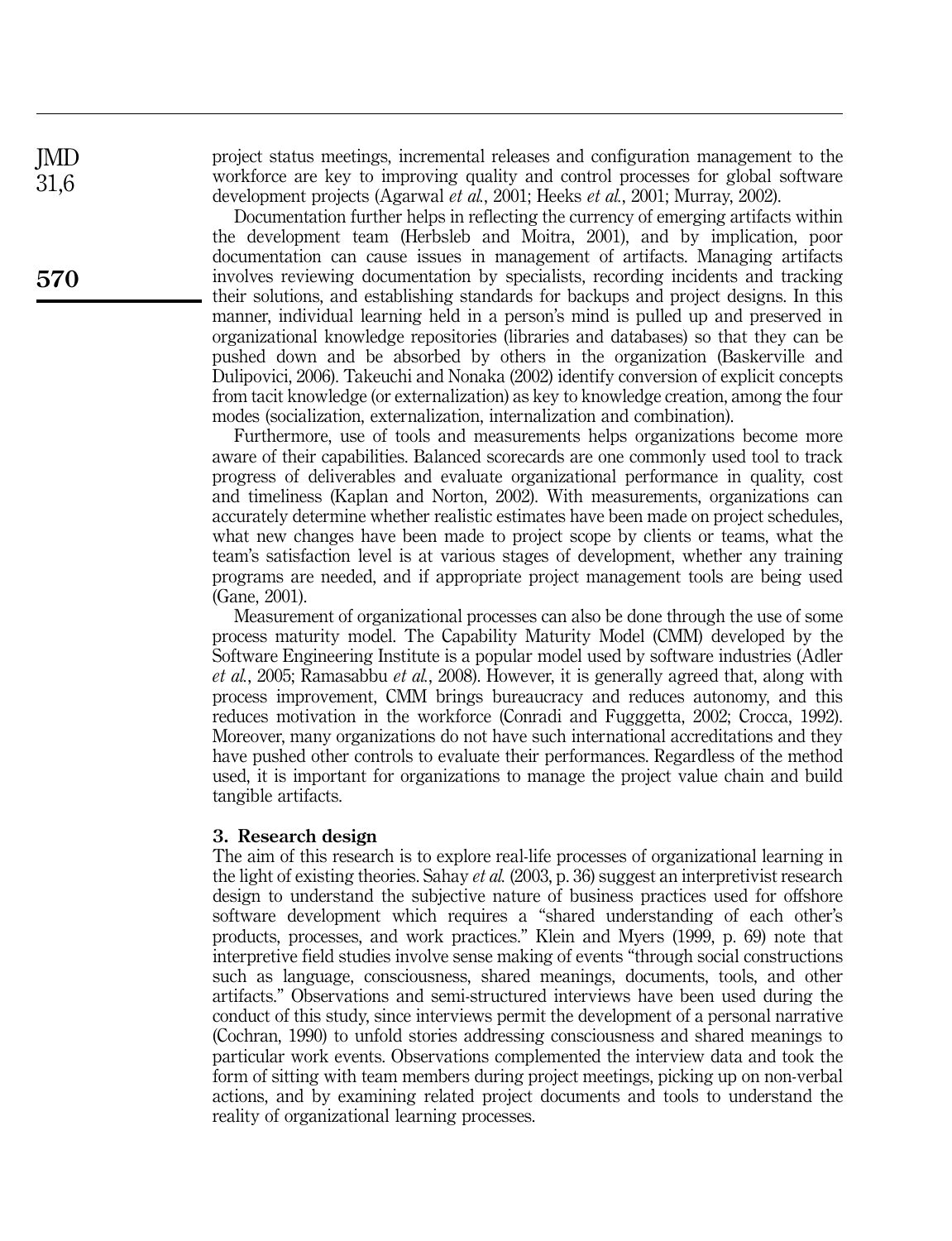Six software vendor organizations participated in the study. The organizations selected are major players in software exports, and were based on purposeful sampling methods (Patton, 2002). The vendors were intentionally sought based on characteristics of the organization: industry type, company size, offshore partnerships, geographic coverage and so on (Patton, 2002). Of these organizations, two (L1 and L2) are large, while the remaining four (M1, M2, M3 and M4) are medium sized. Participants spanned vertical levels and functional groupings, including chief executive officers (CEO), chief technology officers (CTO), chief operations officers (COO), vice-presidents (VP), project managers, developers responsible for ongoing projects and employees from quality assurance and human resources departments. An overview of the six organizations is shown in Table I.

The NVivo software tool was employed to code interview data and track attributes related to common themes, as it became difficult to match attributes across these six cases. Bazeley (2007) encourages the use of qualitative software tools such as NVivo to help in managing the logistics of pieces of interview data, and adds that such tools do not hinder the interpretive capacity of the researcher. He compares the researcher using qualitative software tools to an artisan using his tools, "as the good artisan knows how to make his tools sing" to produce a creative piece of work (Bazeley, 2007, p. 10). Contextualization of various elements of interview data helped in inter-coding and categorization of attributes regarding vendor strategies for organizational learning. For instance, attributes such as decentralization, rewards, experience and insecurity emerged for the category "empowering teams."

#### 4. How learning leads to meta-learning

Previous research has identified governance, communication, coordination and control tools for collaboration, team strengths and capabilities, knowledge repositories and knowledge preservation as determinants affecting knowledge processes (Heeks et al., 2001; Herbsleb and Moitra, 2001; Jennex and Adelakun, 2003; Kishore et al., 2003; Krishna et al., 2004; Mockus and Herbsleb, 2001; Rottman and Lacity, 2004; Sabherwal, 2003; Tiwana, 2004). While there is extensive literature written on these individual

| Organization                                                                                      | M1                                                       | M2                                        | M3                                  | M4                                                                                                 | L1                                                                                                    | L2                                                                                                                                            |                                       |
|---------------------------------------------------------------------------------------------------|----------------------------------------------------------|-------------------------------------------|-------------------------------------|----------------------------------------------------------------------------------------------------|-------------------------------------------------------------------------------------------------------|-----------------------------------------------------------------------------------------------------------------------------------------------|---------------------------------------|
| Head office                                                                                       | Minneapolis Toronto<br><b>USA</b>                        | Canada                                    | Pacifica<br>California India        | Vizag                                                                                              | Pune<br>India                                                                                         | Pune<br>India                                                                                                                                 |                                       |
| Knowledge<br>center                                                                               | Pune<br>India                                            | Pune and Pune<br>Bangalore India<br>India |                                     | Vizag and<br>Hyderabad<br>India                                                                    | Pune<br>India                                                                                         | Pune<br>India                                                                                                                                 |                                       |
| Number of<br>employees<br>Memberships,<br>export zone<br>locations, patents<br>and certifications | 90<br>$\sim$ STP<br>export zone export<br>$\sim$ Patents | 100<br>$\sim$ STP<br>zone                 | 200<br>$\sim$ STP<br>export<br>zone | 170<br>$\sim$ NASSCOM<br>$\sim$ STP<br>export zone<br>$\sim$ CMM-lvl 3<br>$\sim$ ISO 9001:<br>2000 | 1.800<br>5<br>$\sim$ ISO9001:<br>2000<br>$\sim$ PCMM<br>1 <sup>VI</sup> 5<br>$\sim$ BS7799-2:<br>2002 | 1,500<br>$\sim$ NASSCOM $\sim$ NASSCOM<br>$\sim$ CMM-level $\sim$ Safe harbor<br>certification<br>$\sim$ CMM-lvl 5<br>$\sim$ ISO9001:<br>2000 | Table I.<br>Overview of organizations |

Managing meta-learning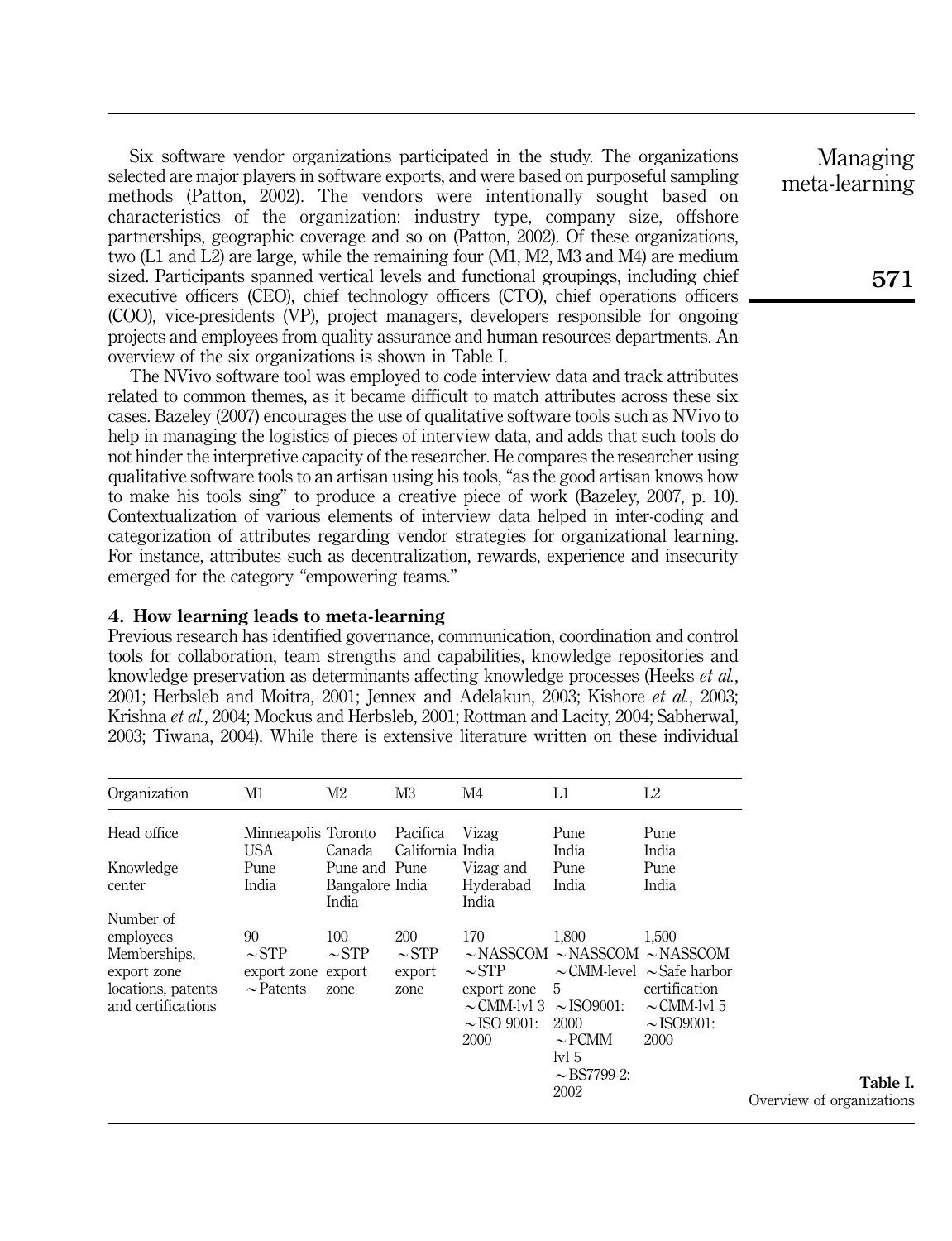aspects, limited research has been conducted to determine their interconnection within a knowledge-intensive environment such as offshore software development. We investigated their interconnection from theoretical literature and empirical data findings to get a deeper understanding of organizational learning processes.

In the words of one practitioner in our study, meta-learning is defined as continuous learning about the management of knowledge assets, by "tailoring of individuals, teams, training, tools, designs, technology, and targets which cannot be just FTP-ed." The vendors identified certain learning to be essentially "bureaucratic," like pushing of documentation, measurements and milestone scheduling, and certain learning as "adhocratic," like pulling up of information from informal blogs and discussion forums of distributed team members, sharing of responsibilities within teams, and spot payments for performance rewards to encourage knowledge sharing, among others. Meta-learning is based upon push and pull processes as past learning experiences are analyzed to understand what implications they have for defining future best practices.

The workforce (teams) and organizational tools (artifacts) interact incrementally in an ongoing learning process and both have an impact on each other. An analogy to the importance of workforce v. artifacts was described by one practitioner in our study as being like a horse and a cart. He said that putting artifact ahead of its workforce was like putting the cart (artifact) ahead of the horse (workforce), and asking the cart to pull the horse. However, the importance of the cart cannot be ignored, as it carries the load (knowledge) and maintaining a balance between both is crucial. The link between teams and artifacts are individuals who on being informed via governance structures generate new artifacts which are preserved in knowledge repositories. Reflection on artifacts by teams leads to new learning on future best practices.

Learning implies moving from one's comfort zone to the competency zone, then moving beyond to have a learning edge over other competing organizations (Armour, 2006). However, "organizational learning does not translate into a core competence" (Lei et al., 1996, p. 553); rather, firms must utilize and convert the learning efforts into firm-specific assets and continually update knowledge repositories. The evolving knowledge is continuously pushed down and pulled up with new learning from different project experiences. This is the stage of "meta-learning," where organizations move beyond their comfort zone and learn how to be better informed, how to generate new corporate assets as they reflect on how to maintain their core competencies. The meta-learning model is shown in Figure 1.

The model for meta-learning emerged during discussions with practitioners, and their comments provided interesting themes on organizational learning. One theme is the importance of adhocratic and bureaucratic processes in meta-learning. Another theme is to place more importance on teams as compared to artifacts, as artifacts are supporting tools for teams who are the knowledge creators. Third, continuous learning is the core link and involves pushing and pulling practices, with participation of individuals from all areas of specialization within the organization (i.e. software professionals, project managers, senior management, quality assurance personnel and human resource personnel). Finally a positive market environment supporting exporting industries by offering benefits such as reduced customs regulations and levies is said to have a direct impact on utilization of resources to facilitate meta-learning.

#### 5. Getting behind the components: what organizations do

This section explicates extant literature addressing organizational learning and knowledge management theories by looking at practitioner practices in managing their

JMD 31,6

572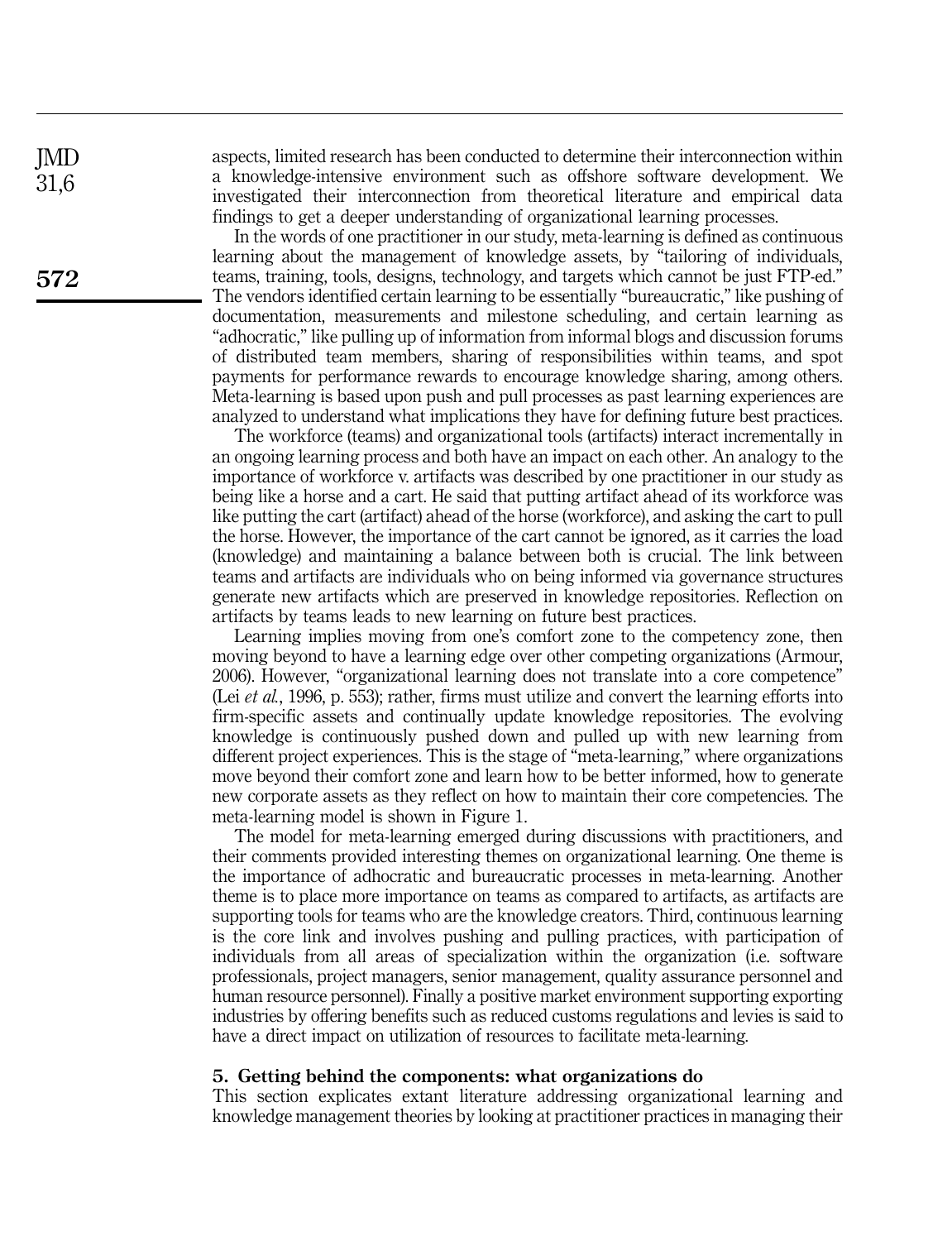

dynamic environments. How do organizations assimilate evolving knowledge and expertize from individuals, teams and artifacts to further increase learning, innovation and overall performance? Further, how are knowledge environments belonging to different global and local places integrated into practices at individual and organizational level to "renew, augment, and adapt [the firm's] core competence over time?" (Voberda *et al.*, 2010, p. 935). Studies have identified managerial practices involving social integration, participative decision making, power relationships, reward systems, and systems of human resource management practices and policies. However, empirical studies on exploitation of knowledge from dynamic environments, leading to intangible outcomes at individual and organization level constructs are limited (Voberda et al., 2010).

Offshore software development is a recent phenomenon in export markets involving knowledge-intensive work environments. Interviews with six vendor organizations revealed that dynamic offshore environments have led them to identify new managerial interventions and learn from past project experiences to better manage corporate assets comprised of people and artifacts. These include changes in power structures, recognition of team member's performance before the six monthly reviews, integration of work and authority with technology, more efficient record keeping, use of tools for performance measurement and finally assessment of technical competencies to re-define best practices as each project offers some new learning. Organizations update their knowledge portfolios as they evaluate past experiences to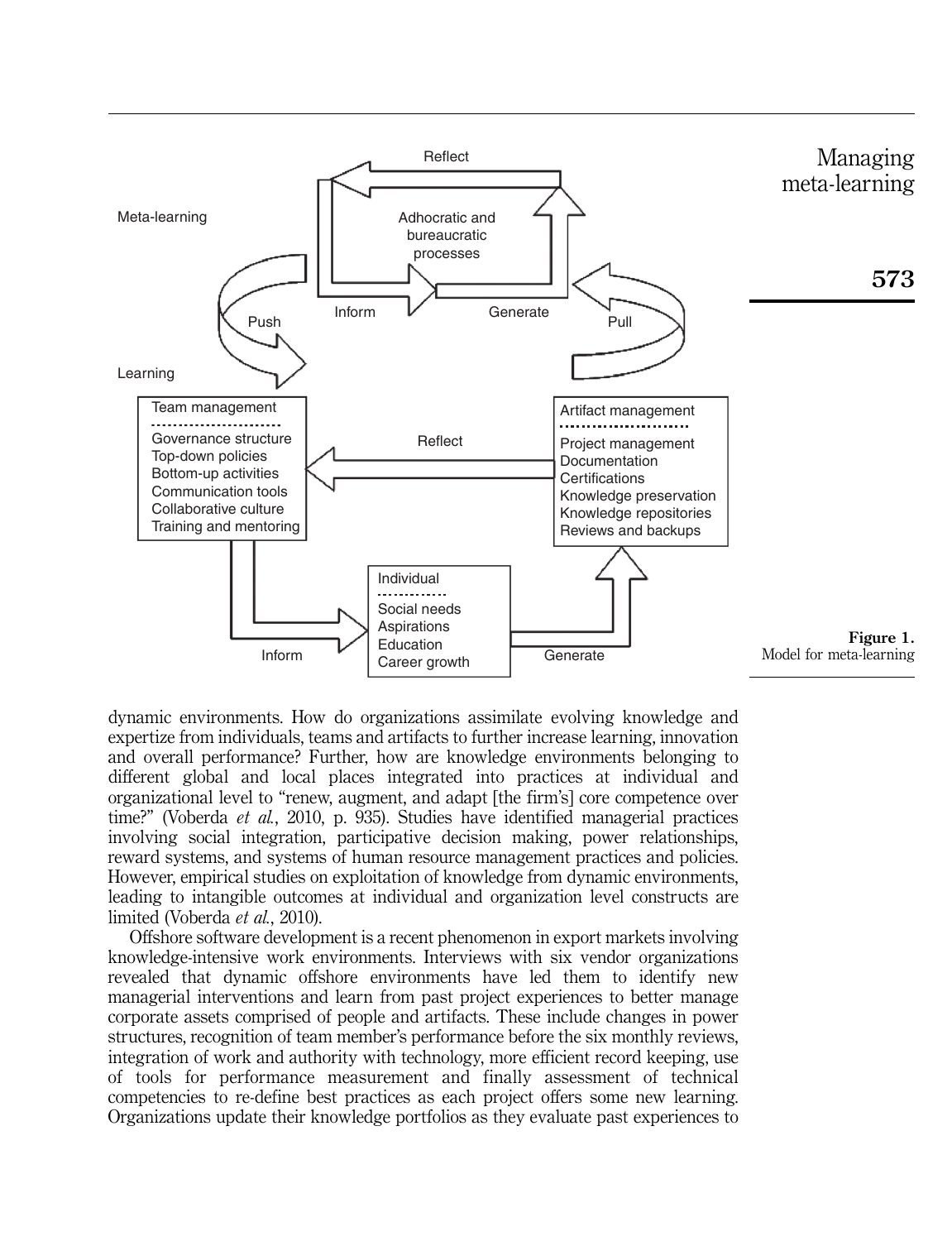understand how to be better informed and integrate individual skill sets to generate coherent artifacts which are then reflected upon by cross-functional teams to build new knowledge from existing knowledge.

The following subsections elaborate on these organizational learning processes. Extensive use of interview quotes has been used in this section to bring the practitioners' viewpoint to the readers.

#### 5.1 Empowering teams

Because sharing of knowledge is very much a social endeavor; the need to empower teams through some decentralization of authority is accepted by all organizations. Organizations have changed their previous bureaucratic processes to adhocratic processes. A telling remark by one developer aptly describes the changing behaviors in the knowledge industry:

Now it is my mind skills which are required, rather than machine skills – so they cannot be bureaucratic and control us anymore.

Another key to empowering teams is rewarding the team members. The teams are encouraged to share their experiences in project review meetings, and are awarded special recognition prizes for their contributions. The project review meetings are followed more formally in internationally certified organizations (i.e. L1, L2 and M4).

The project manager of L1 added that younger team members are quicker to share their successes or failures than the  $35 + a$  ge team members. He attributed this to the change in age balance of the team, in which the average age has reduced by ten years in the software industry over the last decade, resulting in more apprehension and insecurity in the senior age bracket. Being certified at the highest level (i.e. level 5) in People Capability Maturity Model (PCMM), L1 value their people, are keen to empower employees who have spent many years in the organization, and are sensitive to the social and career development needs of the workforce. L1 has the lowest attrition rate, which is 10 percent lower than the prevailing national figures of 25-30 percent, and displays charts in the offices reporting employee retention rates, number of job applications received and other employee satisfaction metrics (which are accumulated through anonymous surveys).

The data reveal that to bring about a knowledge-based view, organizations are tapping into individual skills and expertize, and creating an environment fostering knowledge sharing. In this way, individual competencies are pulled up to build the firm's core competencies.

#### 5.2 Educate and motivate

Each of these organizations recognizes the impact of having a young, ambitious, intelligent, but potentially disgruntled workforce. Motivated employees lead to a longterm commitment. They have each defined slightly different ways of maintaining a balance of individual and organizational aspirations, so that a "window of opportunity" exists for both. Some practices are: executive MBA courses for employees in large organizations; personality development courses with role playing to bring fun within learning in both large and medium organizations; performance awards such as having a variable component in pay to encourage workers for more active participation in creating knowledge artifacts and spot awards (valuable contribution certificates with prize money) for meeting deadlines or low defect rates, among many others.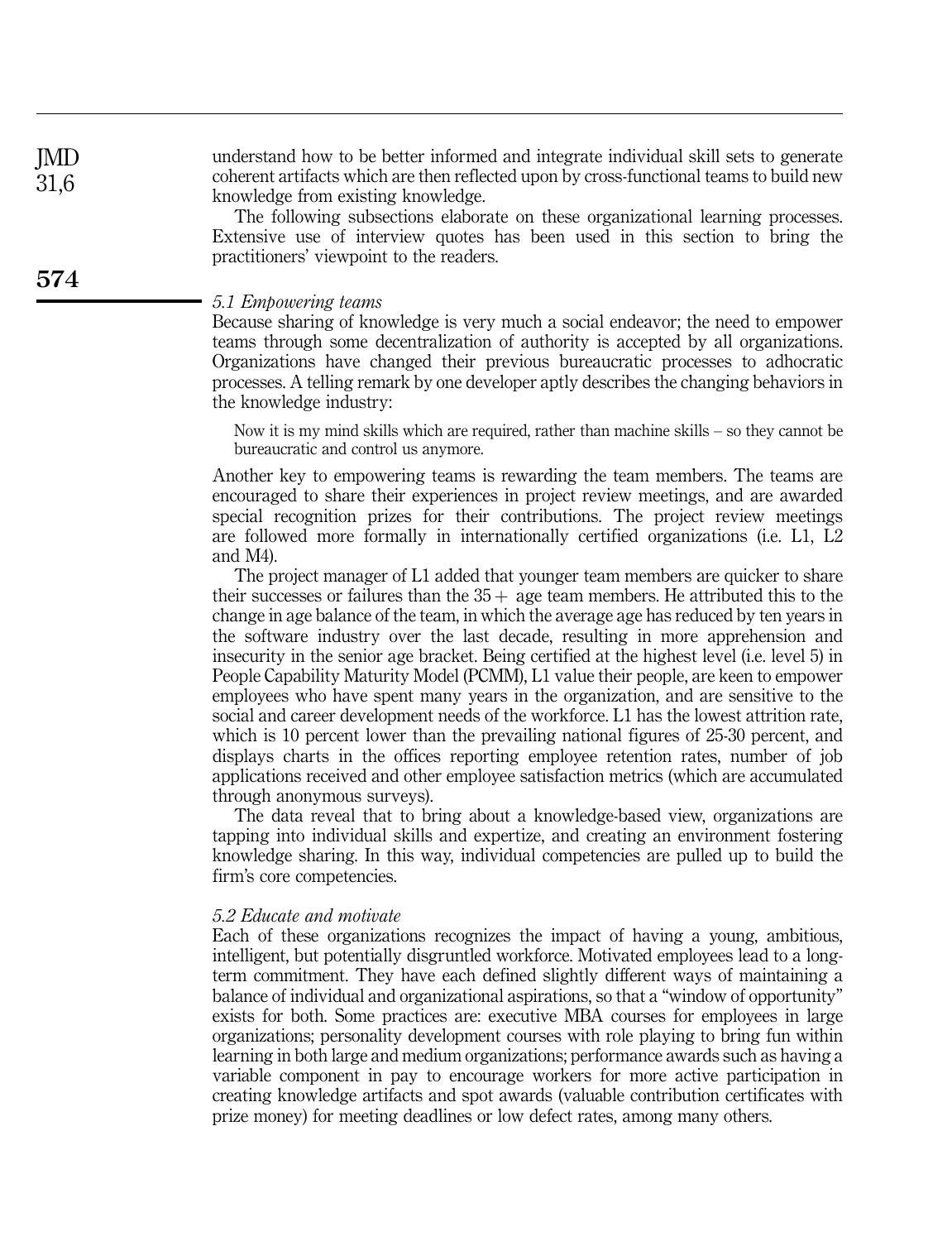A verification of the learning attitude of the young software professionals is evident by this remark from a young developer from organization M2:

This is my time to learn and learn new things – I will go wherever the learning is, and of course where the money is.

Another view on motivating the workforce is to send developers to client destinations, as experiencing another culture is considered a strong motivational factor by the management:

Our programmers develop a complex if they are not sent overseas, so we send them after three years. If we don't, someone else will (Project Manager; L1).

These organizations have reflected on the intellectual and social needs of their employees, and have provided a work environment conducive to satisfying these needs. This has resulted in a motivated and active workforce that is eager to learn, share artifacts and experiment with new designs, further enabling innovation.

#### 5.3 Document to build explicit knowledge

All six organizations believe that knowledge artifacts need to be maintained by keeping process documents up-to-date, and this is sometimes considered more important than just solving the problem:

If it can't be documented, it cannot be transferred. We need to explain our actions (Project Manager; L2)

The chief technology officer of L1 joked about their heavy documentation in both paper and electronic form:

We are still in the signature raj<sup>[1]</sup>. So, paper work cannot be ruled out.

M4 also uses strict documentation processes to capture workflows across geographical boundaries. Moreover maintaining up-to-date documentation is a compulsory requirement for the internationally certified organizations (L1, L2 and M4), and accordingly, we also find this to be the case. The non-certified organizations (M1, M2 and M3) have been found to be less formal with documentation:

We don't worry too much on documentation  $-$  it is inbuilt within the software development process (CEO; M3).

The developers also drilled into ongoing project repositories to show the authors how visual aids with color coding displays are used to highlight various events in work flows. These displays indicate "next milestone meeting, list of attachments, comment density of the build and code inspection reports". Similar practices on documentation have been described by senior management of M1 and M2. Interestingly, developers too accepted that documentation is essential to capture knowledge:

The documentation is essential for the company – so we have to do it. We don't mind it [ $\ldots$ ] the good and the not so good go together (Developer; M2).

Organizations are not comfortable in "just getting the work done"; rather they have defined background strategies to accumulate (pull) tacit work practices into explicitly documented work flows. In this manner, they upgrade their technical capabilities with new artifacts to build in-house expertise and capabilities. These artifacts are embedded into organizational repositories and institutionalized (pushed) into future product development processes.

Managing meta-learning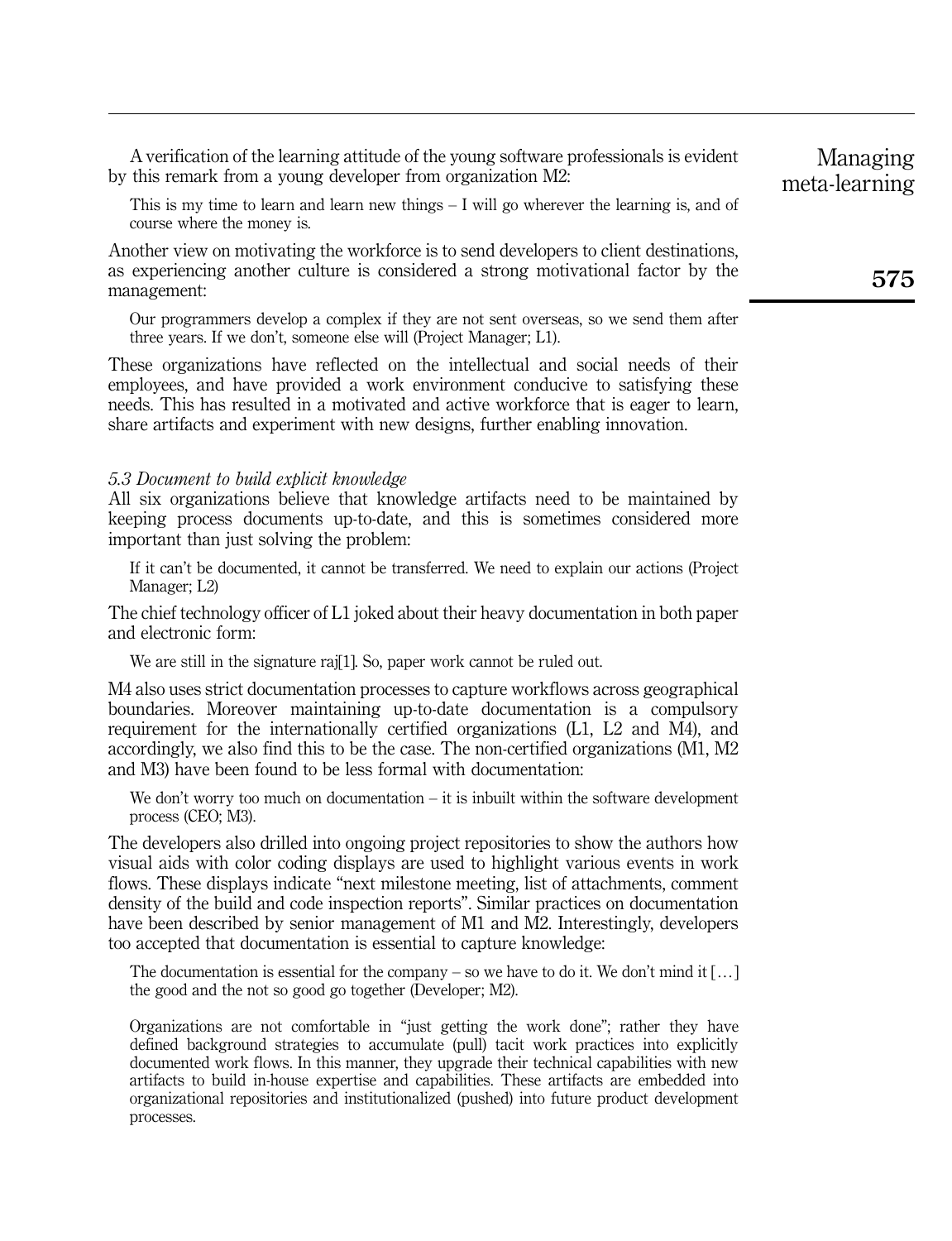5.4 Build knowledge processes through accreditations

The large organizations have many international accreditations, and consider them essential for retaining knowledge. Certifications help to reduce the impact of staff attrition, as work processes are formally documented in detail, thus making the management aware of project milestones, current status of targets and also of each member's present responsibilities. This helps in transferring work to a new member, if an employee quits the organization with just a week's notice. However, they also said that accreditations bring bureaucracy, but maintained that being large they need bureaucratic processes to survive.

Three of the four medium-sized organizations do not have international certifications, and said that they have no intentions of getting certified. They each maintain self-discipline in their processes and do not consider certifications necessary:

We sell expertise and not TVs  $[...]$ . We have found the extraordinary in the ordinary and have been granted a dozen patents. We don't need these other certifications (CEO; M1).

Certifications are linked to an organization's maturity and are OK for big organizations, which have a lot of cushion- lot of support, but are not for medium-sized organizations like us  $[\,\ldots]$ . We maintain our knowledge confidentiality, and do not let it spread around (COO; M2).

Certifications aren't necessary. They are just overheads (CEO; M3).

The findings reveal that although international accreditations ensure benefits such as standardization of work practices, they also come with a lot of associated "baggage". The medium-sized firms have defined internal processes to manage their knowledge work flows, but large-sized firms consider certifications critical for managing their evolving work artifacts involving big projects across different business units. They have learnt from past project experiences, and said certifications help to streamline work flows, such as correct versioning of artifacts, discipline in use of templates and checklists, use of shared repositories, and others, which enables them to push artifacts across distributed teams.

#### 5.5 Define measurements

Some measurement practices in use are the total time required for project completion, the number of staff employed for each project and the size of project. With regard to these practices, we find that the medium-sized organizations use more informal processes, compared to the large organizations:

Having too many measures makes it counterproductive, and will not be appreciated as it brings in bureaucracy. So we grow slowly, and measurements come in as we grow to become more and more structured (COO; M2).

We cannot set too many structures and standards for developers and measurements of processes, and rely more on past experiences (Project Leader; M1).

Each product has new constructs, new abstracts and new implementations – we cannot measure everything (Project Leader; M3).

We do our best for measurements, but for certain things we rely on our past experience, rather than a specific number [...] but we use measurements as support tools (Project Manager; M4).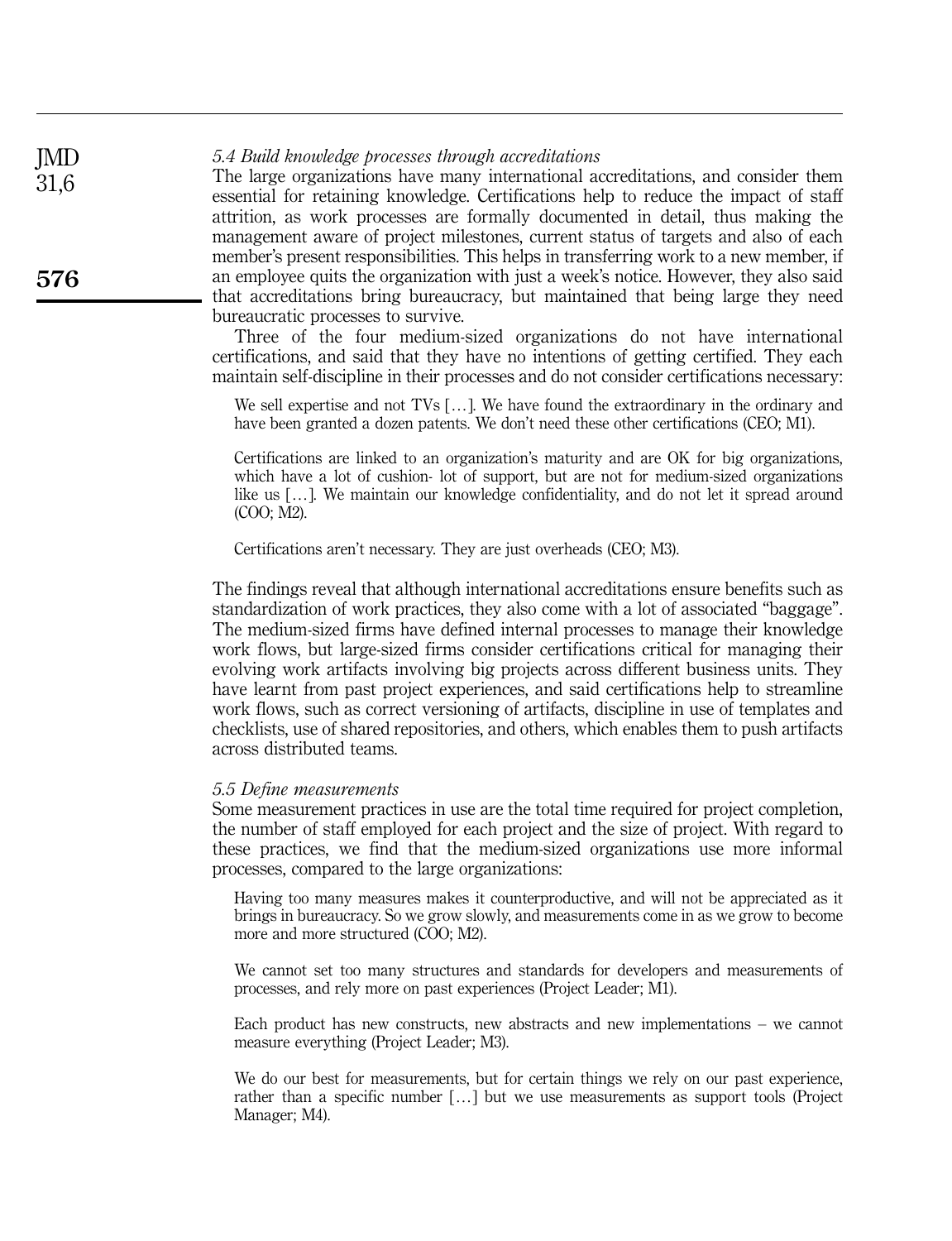The large organizations use formal measurement yardsticks such as cascades of balanced scorecards and function point (FP) metrics to help them make estimations:

Function points help us to quantify in detail, like 1 FP is equal to 12 hours or 1.5 person days. This helps us allocate work better (Project Manager; L2).

Organization L1 explained how one learning experience helped them to build core competencies in aircraft design. An earlier incorrect estimate made for a very complicated design for an overseas client had resulted in "zero profit". However L1 teams said that the learning experience provided by the project led them to develop new knowledge artifacts about complex aircraft modeling and this has further led to new ventures with other major aerospace conglomerates.

Thus, large-sized organizations consider that detailed measurements of performance characteristics (e.g. effort in hours, re-work time, complexity of modules and percentage of errors after release dates) help them to identify weak processes and take remedial action. This helps them to control resource allocation and build core competencies. Smaller organizations also use support tools to control workflows and measure performance, but they prefer to use less-intensive measurement methods.

#### 5.6 Learn, re-learn and meta-learn

Continuous learning is considered relevant by all six organizations, and they each have defined practices for improving their performances. The intense competitive pressure from both domestic and international markets means that they have to continually seek ways to improve the performance for each project:

Success breeds on success. You cannot fail because if you fail once you go back a lot. Failures are not because of technology. Failures are because of relationships, methodologies, and processes (COO; M2).

Management has attached social meanings to individual goals and ambitions so that individuals are personally motivated to add value to knowledge repositories. Accordingly practices have been adopted to extract occupational knowledge from the individual to the team to the organizational level. Technology-mediated processes are used to capture ongoing issues in intermediate project deliverables, which are analyzed later by cross-functional teams.

Recursive learning of past successes and failures is also done through project reviews soon after completion of projects when memories are still fresh, and these reviews generally extend for a day or two. Reviews help organizations to meta-learn or learn about learning processes. These sometimes result in re-definition of best practices, or identification of areas where some of the processes either did not work, or could be improved. Interestingly, L1 have named their review group team "K-NEXT," implying the continuation of, or "the next," knowledge.

Another aspect of organizational learning is that meta-learning helps to foster closer relationships between senior management and the technology specialists, resulting in informal relationships between them. Organization L2 also encourages informal social gatherings of senior and junior management by what it terms as "Pizza and Coke Meetings."

Similar practices to assimilate learning from past experiences have been described by the four medium-sized organizations. However, their approach to learning processes has been described by the term "adhocratic," rather than bureaucratic. The larger organizations admitted that they use bureaucratic processes for improvement, but also emphasized the use of adhocratic processes to gather tacit knowledge.

Managing meta-learning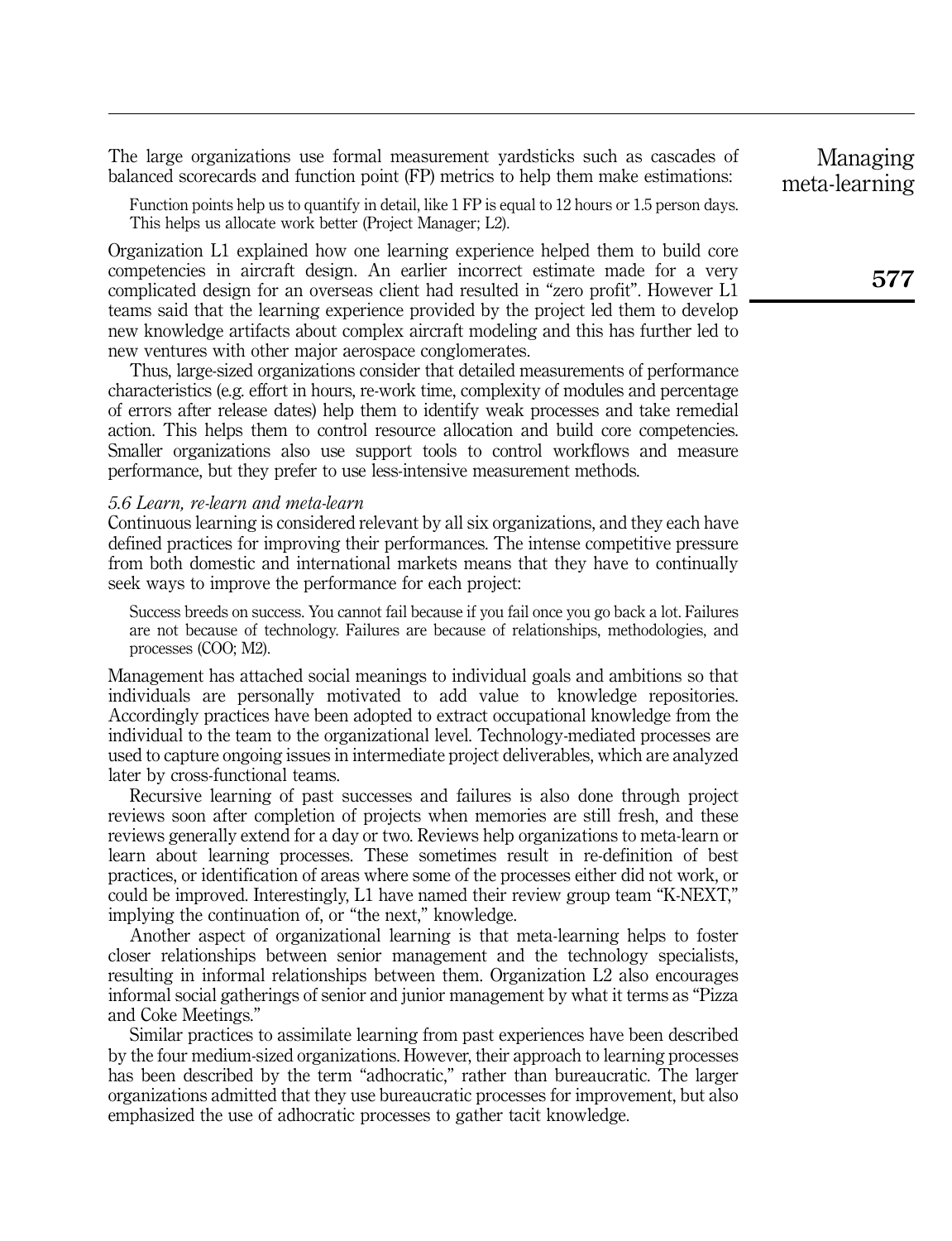#### 6. Meta-learning outcomes JMD

Empirical evidence presented in the previous section has provided in-depth details on managerial practices at individual and organizational levels in evolving markets. Organizations learn and meta-learn as they update practices for creating an environment to foster creativity, improve organizational routines and processes, and create opportunities in competitive offshore markets. The themes identified from field data for meta-learning are pulling (adhocratic) and pushing (bureaucratic) processes. These processes are used to integrate knowledge professional teams with evolving artifacts (e.g. documents, balanced score cards, survey results) recursively to create "collective knowledge consciousness" (Lei et al., 1996).

Pulling processes involve fostering an individual and organizational learning environment so that the evolving artifacts are interpreted and integrated into knowledge repositories. Team members are encouraged to share their problem-solving strategies through financial rewards and other special recognition prizes. Peer reviews are held for each software project, further bringing about a collective responsibility among team members. Pushing processes include definition of coding standards, documentation of checklists and templates, quality indicators and other measurements to help identify new processes for adding value. Some organizations believe that international certifications (CMM and ISO) help to streamline and improve work processes. The organizations reflexively monitor their processes as new artifacts evolve when team members share project experiences and build new artifacts. This promotes a learning attitude where individuals and teams feel accountable for improving knowledge processes.

The case findings have demonstrated how meta-learning encourages organizations to learn continuously. Field data has revealed the interrelation between advocacy, inquiry, creativity and connectivity (Losada, 1999) in evolving dynamic environments. Governance (advocacy) structures have changed from "bureaucratic" to "adhocratic," as management realizes that to expand knowledge portfolios; knowledge has to be pulled up from the workforce. Individuals are encouraged to expand their skills and have an inquiring attitude, which helps organizations create new artifacts. These artifacts are added to the knowledge bases and pushed back through organizational routines as practices are refined with new learning. Over time, organizations build core competencies and identify new business opportunities. Based upon how organizations are connected with the dynamic environments, meta-learning traps them into high, medium or low performance (Losada, 1999).

The model for meta-learning (Figure 1) indicates practices for recursive learning in knowledge-intensive environments. The growing knowledge economy, offshore market demands and labor workforce have led to highly dynamic environments. As a result, organizations are utilizing learning, technological expertize and skills development (Lei et al., 1996; Prahlad and Hamel, 1990) to define their knowledge strategies. The enablers to meta-learning are implementing flexible governance structures to foster innovation by encouraging teams to exchange ideas and create knowledge artifacts. Performance measurement methods with reward systems have been implemented to build expertize in new technologies, enabling firms to align their core competencies with emerging technologies in offshore global markets.

The first research question on how the offshore environment influences software exporting industries in India has been answered by the local government's support to help them become global players with long-term export potential. Local governments have initiated tax benefits such as reduced customs regulations and levies to

31,6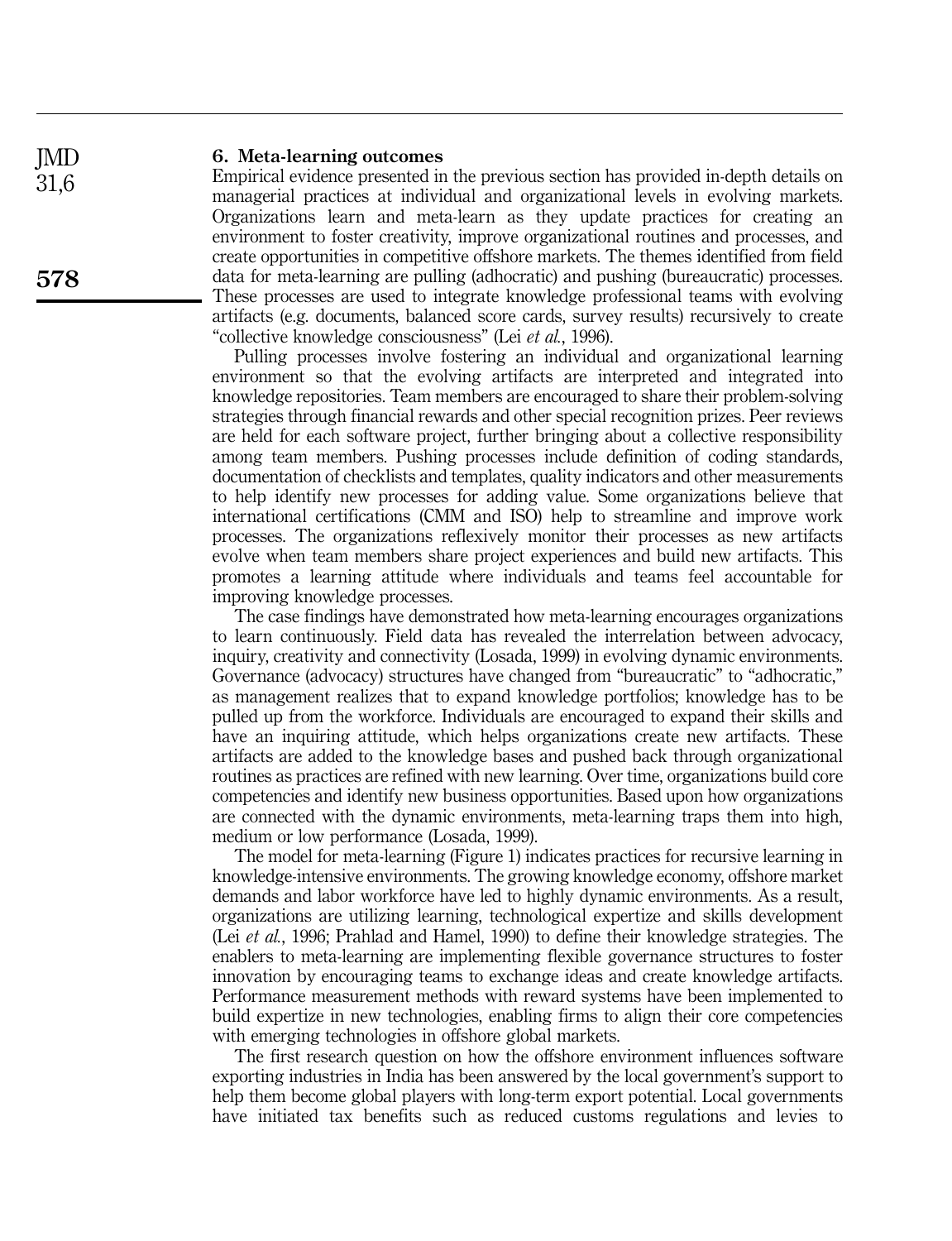export-oriented software industries. Infrastructure facilities have been provided at subsidized rates to software export zones for medium-sized firms. Further, the national consortium (NASSCOM) informs software firms of new export opportunities and foreign partnerships, and gives guidance on better utilization of available government incentives.

The second research question, to understand how the evolving "sticky" knowledge held in the mind of team members is assimilated into knowledge repositories, has been answered by creating an environment that fosters knowledge sharing and changing of power relationships within organizations. Individuals and teams are encouraged to contribute to knowledge repositories through informal discussion forums, financial rewards and participation in knowledge groups. Knowledge industries cannot afford to be bureaucratic any more, and have re-defined roles to give teams more autonomy and motivate them to share their expertize with other team members. This fosters creativity and enables team innovation. However, certain practices considered essential for maintaining organizational knowledge artifacts have been acknowledged as being bureaucratic. For instance, international quality accreditations (e.g. CMM and ISO) are institutionalized by large organizations which dictate strict standards and procedures to be followed. However, such quality accreditations are institutionalized only in large organizations. The medium-sized organizations are not keen to have the baggage that comes with accreditations, and have defined their own disciplined practices for building knowledge repositories. It is interesting to note that these practices have acceptance by the workforce, who realize that some bureaucratic practices are essential for keeping up with international standardization in the emerging global market. Earlier studies have also suggested a combination approach involving participative control (adhocratic) and directive control (bureaucratic) has a positive effect on learning and fostering innovation (Gebert *et al.*, 2010).

Finally, with regard to the third research question, we conclude that learning is a continuous and recursive process. Given the dependence of knowledge organizations on individual skills, they have adopted a mix of adhocratic and bureaucratic processes central to their learning. In this manner, organizations learn, re-learn and meta-learn, as they apply pull and push processes to combine different skills and know-how to build firm-specific assets for re-use. "Meta-learning is systemic, complex and dynamic" (Lei et al., 1996, p. 550). Organizations continually evaluate their learning processes for managing knowledge components (individuals, teams and artifacts) to upgrade individual and organizational competencies for advancement of knowledge portfolios.

#### 7. Conclusion

The purpose of this study has been to explain organizational learning processes and develop a comprehensive model outlining the meta-learning phenomenon in knowledge-intensive firms. The model has been substantiated by published literature and empirical findings and provides insights from practitioners engaged in the offshore software development industry. To maintain a basis for sustainable competitive advantage, organizations have created an environment which nurtures knowledge sharing by encouraging individuals to voluntarily share their skills and expertize. As the groups (teams) collectively apply their skills, they leverage from shared experiences to create new knowledge assets (artifacts) to define/refine best practices, further enabling innovation and building core competencies.

As with any research there are limitations to this study. The limitations call for further research to be conducted that will extend the current work. This study is

Managing meta-learning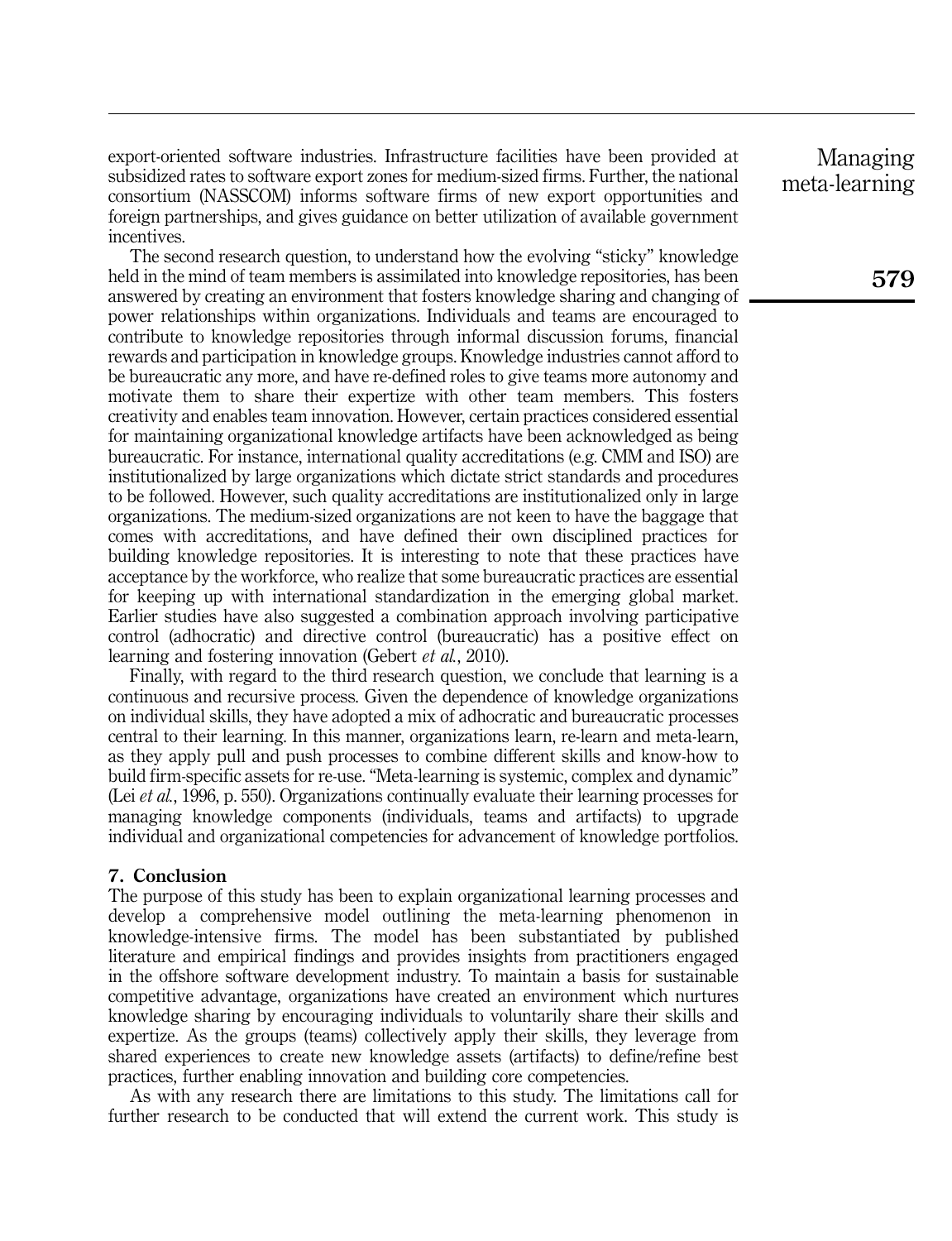limited to learning processes for six case studies in one country context. Future work can provide greater robustness when extended to a bigger sample of cases or different country contexts. However, the study has provided new insights on practice methods used in some knowledge industries to encourage continuous learning and bring about process improvements. The results from this study suggest that knowledge-based organizations have realized that they can no longer be complacent, and are making efforts to build competencies to take advantage of market opportunities in the prevailing offshore environment.

#### Note

1. "Raj" means "rule" in the local dialect (Hindi). This is derived from the word "Raja" which means "King" or "Ruler."

#### References

- Adler, P.S., McGarry, F.E., Irion-Talbot, W.B. and Binney, D.J. (2005), "Enabling process discipline: lessons from the journey to CMM level 5", MIS Quarterly Executive, Vol. 4 No. 1, pp. 215-27.
- Agarwal, R., Kumar, M., Mallick, Y., Bharadwaj, R.M. and Anantwar, D. (2001), "Estimating software projects", SIGSOFT Software Engineering Notes, Vol. 26 No. 4, pp. 60-7.
- Armour, P. (2006), "The business of software: the learning edge", Communications of the ACM, Vol. 49 No. 6, pp. 19-22.
- Baskerville, R. and Dulipovici, A. (2006), "The theoretical foundations of knowledge management", Knowledge Management Research & Practice, Vol. 4 No. 2, pp. 83-105.
- Bazeley, P. (2007), *Qualitative Data Analysis with NVivo*, 1st ed., Sage, London.
- Bunderson, J.S. and Boumgarden, P. (2010), "Structure and learning in self-managed teams: why 'bureaucratic' teams can be better learners", Organization Science, Vol. 21 No. 3, pp. 609-24.
- Carmel, E. (2003), "The new software exporting nations: success factors", The Electronic Journal on Information Systems in Developing Countries, Vol. 13 No. 4, pp. 1-12.
- Cochran, L.R. (1990), "Narrative as a paradigm for career research", in Young, R., Young, A. and Borgen, W.A. (Eds), Methodological Approaches to the Study of Career, Praeger, New York, NY, pp. 71-86.
- Conradi, R. and Fugggetta, A. (2002), "Improving software process improvement", IEEE Software, Vol. 19 No. 4, pp. 92-9.
- Crocca, W.T. (1992), "Japan's software factories: a challenge to US management", Administrative Science Quarterly, Vol. 37 No. 4, pp. 670-4.
- Cullen, P. (2002), "The pitfalls of client/server development projects", in Tinnirello, P.C. (Ed.), New Directions in Project Management, Auberach, Boca Raton, FL, pp. 373-82.
- Dahlman, C.J. (2007), "China and India: emerging technological powers", Issues in Science and Technology, Vol. 23 No. 3, pp. 45-53.
- Eppinger, S.D. and Chitkara, A.R. (2006), "The new practice of global product development", MIT Sloan Management Review, Vol. 47 No. 4, pp. 22-30.
- Gane, C. (2001), "Process management: integrating project management and development", in Tinnirello, P.C. (Ed.), New Directions in Project Management, Auberach, Boca Raton, FL, pp. 67-82.
- Gebert, D., Boerner, S. and Kearney, E. (2010), "Fostering team innovation: why is it important to combine opposing action strategies?", Organization Science, Vol. 21 No. 3, pp. 593-608.
- Ghemawat, P. and Hout, T. (2008), "Tomorrow's global giants? Not the usual suspects", *Harvard* Business Review, Vol. 86 No. 11, pp. 80-8.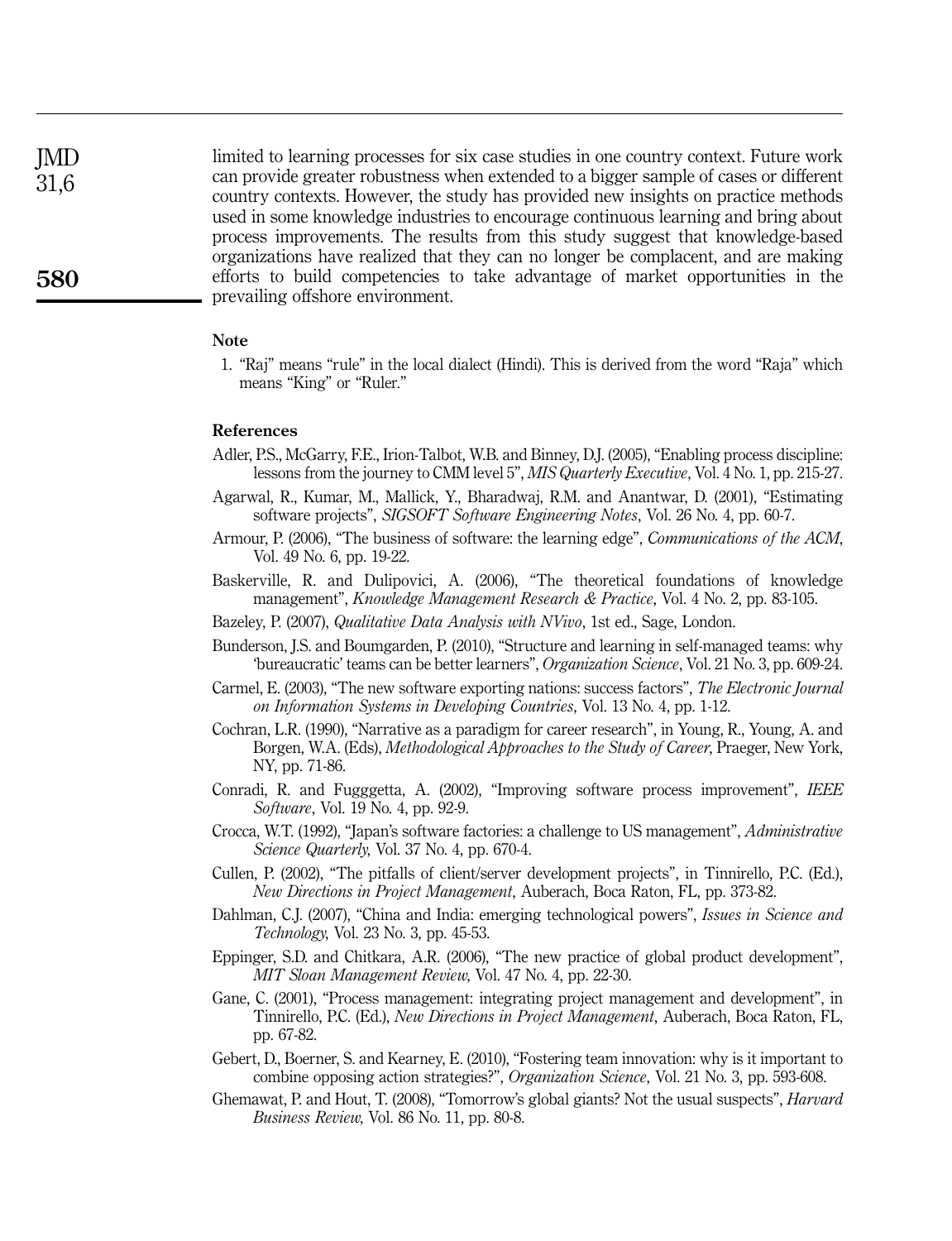- Gosain, S., Gopal, A. and Darcy, D.P. (2005), "Examining the effectiveness of organizational control modes in offshore software development projects", in Kumar, K. and Krishna, S. (Eds), Management of Globally Distributed Work 2005, Proceedings of the International Conference, Bangalore, December 28-30, pp. 21-32.
- Grundstein, M. (2002), "From capitalizing on company knowledge to knowledge management", in Morey, D., Maybury, M. and Thuraisingham, B. (Eds), *Knowledge Management Classic* and Contemporary Works, MIT Press, Massachusetts, Cambridge, MA, pp. 261-87.
- Heeks, R., Krishna, S., Nicholson, N. and Sahay, S. (2001), " 'Synching' or 'sinking': trajectories and strategies in global software outsourcing relationships", IEEE Software, Vol. 18 No. 2, pp. 54-62.
- Herbsleb, J. and Moitra, D. (2001), "Global software development", IEEE Transactions on Software Engineering, Vol. 18 No. 2, pp. 16-20.
- Herman, J. (2003), "Blogs for business", *Business Communications Review*, Vol. 33 No. 4, pp. 20-3.
- Jennex, M.E. and Adelakun, O. (2003), "Success factors for offshore information system development", *Journal of Information Technology Cases and Applications*, Vol. 5 No. 3, pp. 12-31.
- Kanawattanachai, P. and Yoo, Y. (2007), "The impact of knowledge coordination on virtual team performance over time", MIS Quarterly, Vol. 31 No. 4, pp. 783-808.
- Kaplan, R.S. and Norton, D.P. (2002), "Classic work: the balanced scorecard: learning and growth perspective", in Morey, D., Maybury, M. and Thuraisingham, B. (Eds), Knowledge Management: Classic and Contemporary Works, MIT Press, London, pp. 317-36.
- Kishore, R., Rao, H.R., Nam, K., Rajagoplalan, S. and Chaudhury, A. (2003), "A relationship perspective on IT outsourcing", Communications of the ACM, Vol. 46 No. 12, pp. 87-92.
- Klein, H.K. and Myers, M.D. (1999), "A set of principles for conducting and evaluating interpretive field studies in information systems", MIS Quarterly, Vol. 23 No. 1, pp. 67-94.
- Krishna, S., Sahay, S. and Walsham, G. (2004), "Managing cross-cultural issues in global software outsourcing", Communications of the ACM, Vol. 47 No. 4, pp. 62-6.
- Lei, D., Hitt, M.A. and Bettis, R. (1996), "Dynamic core competencies through meta-learning and strategic context", Journal of Management, Vol. 22 No. 4, pp. 549-69.
- Losada, M. (1999), "The complex dynamics of high performance teams", Mathematical and Computer Modelling, Vol. 30 Nos 9-10, pp. 179-92.
- McAfee, A.P. (2006), "Enterprise 2.0: the dawn of emergent collaboration", MIT Sloan Management Review, Vol. 47 No. 3, pp. 21-8.
- Mingus, N.B. (2001), "Managing project management", in Tinnirello, P.C. (Ed.), New Direction in Project Management, Auberach, Boca Raton, FL, pp. 25-32.
- Mockus, A. and Herbsleb, J. (2001), "Challenges of global software development", Metrics 2001: Seventh International Symposium on Software Matrics, London, April 4-6.
- Murray, J.P. (2002), "The project management office: a strategy for improvement and success", in Tinnirello, P.C. (Ed.), New Directions in Project Management, Auberach, Boca Raton, FL, pp. 485-94.
- Nonaka, I. and Takeuchi, H. (1995), The Knowledge-Creating Company: How Japanese Companies Create the Dynamics of Innovation, Oxford University Press, Oxford.
- Nonaka, I. and vonKrogh, G. (2009), "Tacit knowledge and knowledge conversion: controversy and advancement in organizational knowledge creation theory", Organization Science, Vol. 20 No. 3, pp. 635-52.
- Ouchi, W.G. (1978), "The transmission of control through organizational hierarchy", Academy of Management Journal, Vol. 21 No. 2, pp. 173-92.

Managing meta-learning

581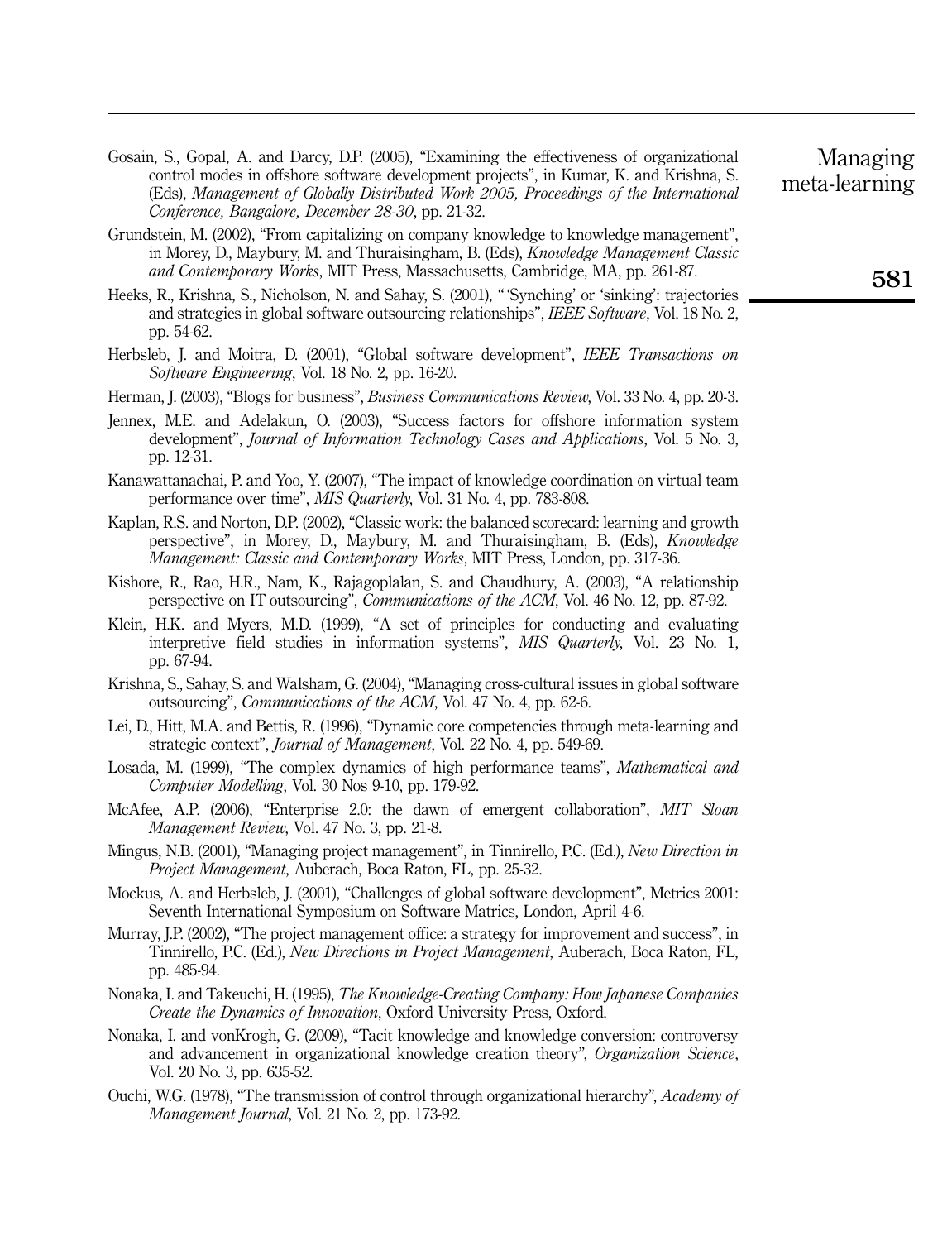| JMD<br>31,6 | Patton, M.Q. (2002), Qualitative Research and Evaluation Methods, 3rd ed., Sage Publications,<br>Thousand Oaks, CA.                                                                                                                                                 |
|-------------|---------------------------------------------------------------------------------------------------------------------------------------------------------------------------------------------------------------------------------------------------------------------|
|             | Powell, A., Piccoli, G. and Ives, B. (2004), "Virtual teams: a review of current literature and<br>directions for future research", SIGMIS Database, Vol. 35 No. 1, pp. 6-36.                                                                                       |
|             | Prahlad, C.K. and Hamel, G. (1990), "The core competence of the corporation", Harvard Business<br><i>Review</i> , Vol. 68 No. 4, pp. 79-93.                                                                                                                         |
| 582         | RajKumar, T.M. and Dawley, D.L. (1998), "Problems and issues in offshore development of<br>software", in Strategic Sourcing of IS – Perspectives and Practices, John Wiley and Sons,<br>Chichester, pp. 369-86.                                                     |
|             | Ramasabbu, N., Mithas, S. and Krishnan, M. (2008), "Work dispersion, process-base learning, and<br>offshore software development performance", MIS Quarterly, Vol. 32 No. 2, pp. 437-58.                                                                            |
|             | Rottman, J. and Lacity, M. (2004), "Twenty practices for offshore sourcing", MIS Quarterly<br><i>Executive</i> , Vol. 3 No. 3, pp. 117-30.                                                                                                                          |
|             | Sabherwal, R. (2003), "The evolution of coordination in outsourced software development<br>projects: a comparison in client and vendor perspectives", Information and Organization,<br>Vol. 13 No. 3, pp. 153-202.                                                  |
|             | Sahay, S., Nicholson, B. and Krishna, S. (2003), Global IT Outsourcing – Software Development<br>across Borders, 1st ed., Cambridge University Press, Cambridge, MA.                                                                                                |
|             | Svensson, G. (2001), "Glocalization' of business activities: a glocal strategy approach",<br><i>Management Decision, Vol. 39 No. 1, pp. 6-18.</i>                                                                                                                   |
|             | Takeuchi, H. and Nonaka, I. (2002), "Classic work: theory of organizational knowledge creation",<br>in Morey, D., Maybury, M. and Thuraisingham, B. (Eds), Knowledge Management Classic<br>and Contemporary Works, MIT Press, Cambridge, MA and London, pp. 139-82. |
|             | Tiwana, A. (2003), "Knowledge partitioning in outsourced software development: a field study",<br>in International Conference on Information Systems 2003, December 14-17, Seattle, WA.                                                                             |
|             | Tiwana, A. (2004), "Beyond the black box: knowledge overlaps in software outsourcing", IEEE<br>Software, Vol. 21 No. 5, pp. 51-8.                                                                                                                                   |
|             | Voberda, H.K., Foss, N.J. and Lyles, M.A. (2010), "Absorbing the concept of absorptive capacity:<br>how to realize its potential in the organization field", Organization Science, Vol. 21 No. 4,<br>pp. 931-51.                                                    |
|             | Walsham, G. (2002), "Cross-cultural software production and use: a structurational analysis",<br><i>MIS Quarterly, Vol. 26 No. 4, pp. 359-80.</i>                                                                                                                   |
|             | Yates, J., Orlikowski, W.J. and Okamura, K. (1999), "Explicit and implicit structuring of genres in<br>electronic communication: reinforcement and change of social interaction", Organization<br><i>Science</i> , Vol. 10 No. 1, pp. 83-103.                       |
|             | <b>Further reading</b>                                                                                                                                                                                                                                              |
|             | Kiviat, B., Rajan, S., Thomas, C.B. and Tumulty, K. (2004), "The great jobs debate", TIME,<br>March 1, pp. 8-27.                                                                                                                                                    |
|             | Moore, S. and Martorelli, W. (2004), Indian Offshore Suppliers: The Market Leaders, Forrester<br>Research Inc, April 7.                                                                                                                                             |
|             | About the authors                                                                                                                                                                                                                                                   |
|             | Anuradha Mathrani is a Lecturer in Information Technology in the Institute of Information and<br>Mathematical Sciences Massey University Auckland campus New Zealand, She holds an                                                                                  |

Mathematical Sciences, Massey University, Auckland campus, New Zealand. She holds an Engineering degree in Electronics and Telecommunications, a Master's degree in Management Sciences, and a PhD in Information Technology. She had a rich industry experience in research